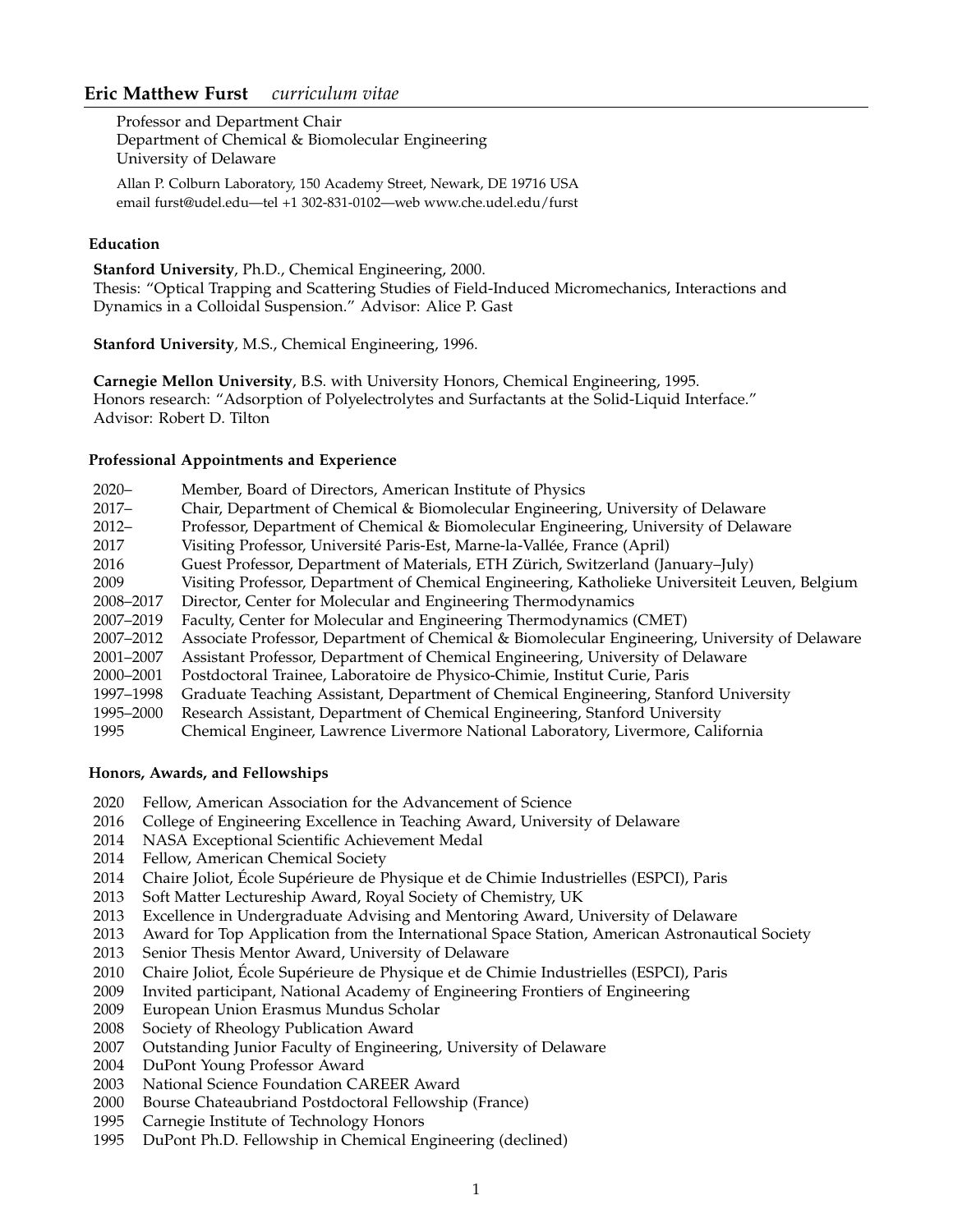# *Honors, Awards, and Fellowships, continued*

- 1995 AIChE Professional Promise Award, Chemical Engineering, Carnegie Mellon University
- 1994 ACS POLYED Undergraduate Scholarship for Research in Polymer Science
- 1991 Andrew Carnegie Merit Scholarship

# **Scholarly works**

# **Books**

1. Eric M. Furst and Todd M. Squires, *Microrheology*, Oxford University Press, New York, 2017.

### **Contributed book chapters**

- 1. Eric M. Furst, "Suspension microrheology," in Jan Mewis and Norman J. Wagner, *Colloidal Suspension Rheology*, 1st ed., Cambridge University Press, New York, 2011.
- 2. Bum Jun Park, Daeyeon Lee, and Eric M. Furst, "Interactions and Conformations of Particles at Fluid-Fluid Interfaces" in To Ngai and Stefan A. F. Bon, Eds. *Particle-Stabilized Emulsions and Colloids: Formation and Applications*, Royal Society of Chemistry, Cambridge, UK, 2015.
- 3. Mahlet A. Woldeyes, Cesar Calero-Rubio, Eric M. Furst, and Christopher J. Roberts, "Light Scattering to Quantify Protein–Protein Interactions at High Protein Concentrations," in Jennifer J. McManus, Ed. *Protein Self-Assembly*, Humana, New York, NY.

# **Invited reviews and editorials**

- 1. Eric M. Furst, "Interactions, structure and microscopic response: complex fluid rheology using laser tweezers," Soft Materials 1, 185 (2003).
- 2. Eric M. Furst, "Applications of laser tweezers in complex fluid rheology," Curr. Opin. Coll. Inter. Sci., 10, 79-86 (2005).
- 3. Marek Grzelczak, Jan Vermant, Eric M. Furst and Luis M. Liz-Marzán, "Directed self-assembly of nanoparticles," ACS Nano 4, 3591-3605 (2010). DOI: 10.1021/nn100869j – *ISI Highly Cited Paper*
- 4. Eric M. Furst, "Directing colloidal assembly at fluid interfaces," Proc. Natl. Acad. Sci. USA 108, 20853-20854 (2011).
- 5. Kelly M. Schultz and Eric M. Furst, "Microrheology of biomaterial hydrogelators," Soft Matter 8, 6198 6205 (2012). DOI:10.1039/C2SM25187F.
- 6. Eric M. Furst, "Directed Self-Assembly," Soft Matter, 9, 9039–9045 (2013). DOI: 10.1039/c3sm90126b
- 7. Eric M. Furst, "Colloidal self-assembly: Reversible actuation," Nature Mater., 14, 19–20 (2015).

#### **Peer reviewed publications**

- 1. Eric M. Furst, Edward S. Pagac, and Robert D. Tilton "Coadsorption of polylysine and the cationic surfactant cetyltrimethylammonium bromide on silica," Ind. Eng. Chem. Res. 35, 1566 (1996).
- 2. Eric M. Furst and Alice P. Gast, "Particle dynamics in magnetorheological suspensions using diffusing wave spectroscopy," Phys. Rev. E 58, 3372 (1998).
- 3. Eric M. Furst, Chiemi Suzuki, Marc Fermigier, and Alice P. Gast, "Permanently-linked monodisperse superparamagnetic chains," Langmuir 14, 7334 (1998).
- 4. Eric M. Furst and Alice P. Gast, "Micromechanics of dipolar chains using optical trapping," Phys. Rev. Lett. 82, 4130 (1999).
- 5. Eric M. Furst and Alice P. Gast, "Micromechanics in magnetorheological suspensions," Phys. Rev. E 61, 6732 (2000).
- 6. Eric M. Furst and Alice P. Gast, "Dynamics and lateral interactions of dipolar chains," Phys. Rev. E, 62, 6916 (2000).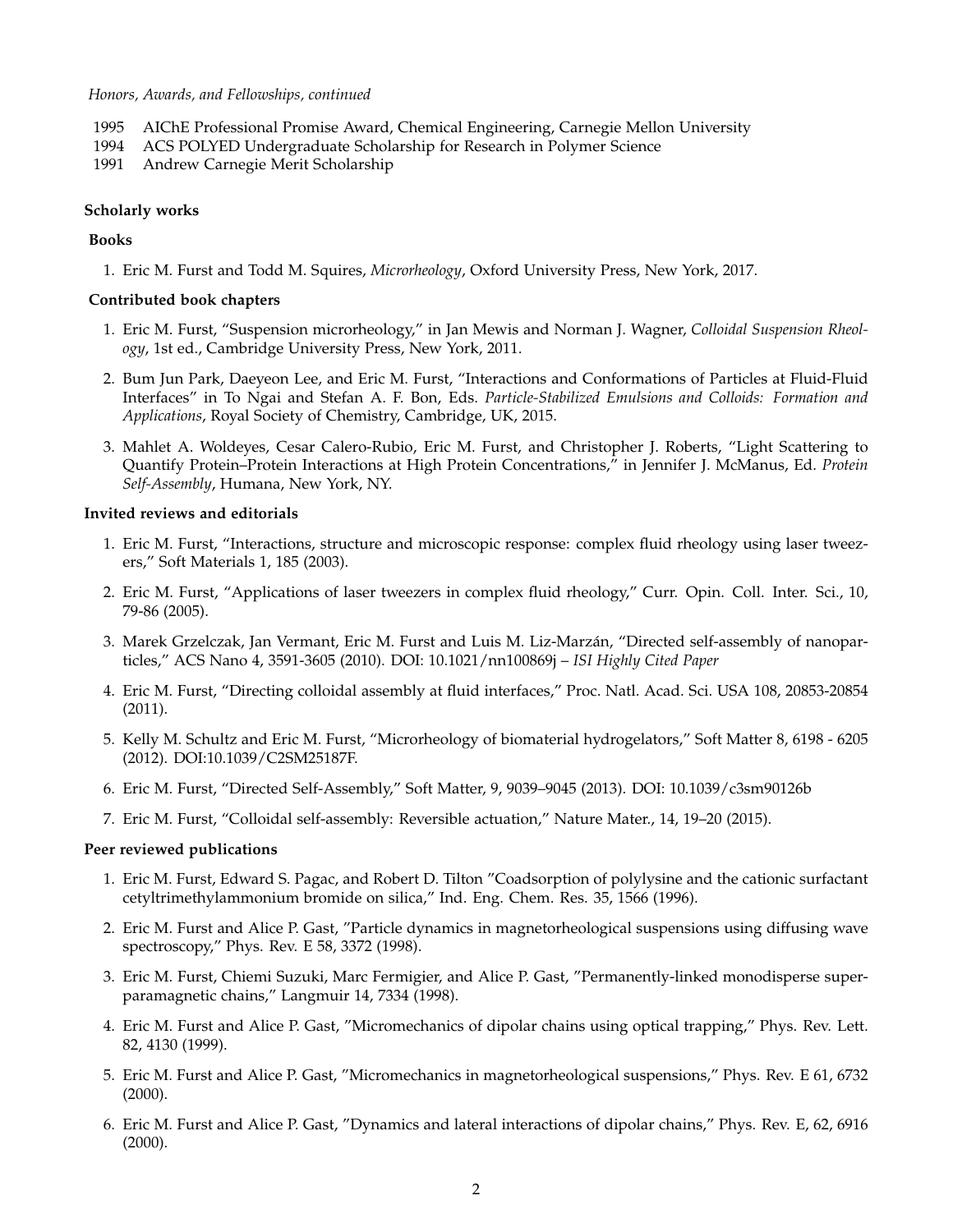- 7. Loïc Le Goff, François Amblard and Eric M. Furst, "Motor-driven dynamics in actin-myosin networks," Phys. Rev. Lett. 88, 018101 (2002).
- 8. John P. Pantina and Eric M. Furst, "Directed assembly and rupture mechanics of colloidal aggregates," Langmuir 20, 3940 (2004).
- 9. Beyong Seok Chae and Eric M. Furst, "Probe surface chemistry dependence and local polymer network structure in F-actin microrheology," Langmuir 21, 3084 (2005).
- 10. Myung Han Lee, Frederick L. Beyer and Eric M. Furst, "Synthesis of monodisperse fluorescent core-shell silica particles using a modified Stöber method for imaging individual particles in dense colloidal suspensions," J. Colloid Interface Sci., 288, 114 (2005).
- 11. John P. Pantina and Eric M. Furst, "Elasticity and critical bending moment of model colloidal aggregates," Phys. Rev. Lett., 94, 138301 (2005).
- 12. Nori Yamaguchi, Beyong Seok Chae, Le Zhang, Kristi L. Kiick and Eric M. Furst, "Rheological characterization of polysaccharide-poly(ethylene glycol) star copolymer hydrogels," Biomacromolecules, 6, 1931 (2005).
- 13. Alexander Meyer, Andrew Marshall, Brian G. Bush and Eric M. Furst, "Laser tweezer microrheology of a colloidal suspension," J. Rheol., 50, 77-92 (2006). *2008 Society of Rheology Publication Award*
- 14. John P. Pantina and Eric M. Furst, "Colloidal aggregate micromechanics in the presence of divalent ions," Langmuir, 22, 5282-5288 (2006).
- 15. Le Zhang, Eric M. Furst and Kristi L. Kiick, "Manipulation of hydrogel assembly and growth factor delivery via the use of peptide-polysaccharide interactions," J. Control. Release, 114, 130 (2006).
- 16. Myung Han Lee and Eric M. Furst, "Formation and evolution of sediment layers in an aggregating colloidal suspension," Phys. Rev. E, 74, 031401 (2006).
- 17. Ji Yeon Huh and Eric M. Furst, "Colloid dynamics in semiflexible polymer solutions," Phys. Rev. E, 74, 031802 (2006).
- 18. Cecile Veerman, Karthikan Rajagopal, Chandra Sekhar Palla, Darrin J. Pochan, Joel P. Schneider and Eric M. Furst, "Gelation kinetics of *β*-hairpin peptide hydrogels," Macromolecules, 39, 6608-6614 (2006).
- 19. Nori Yamaguchi, Le Zhang, Byeong Seok Chae, Eric M. Furst and Kristi L. Kiick, "Growth factor-crosslinked polymeric matrices for controlled assembly and receptor-targeted erosion," J. Am. Chem. Soc, 129, 3040-3041 (2007).
- 20. Eric M. Furst and John P. Pantina, "Yielding in colloidal gels due to non-linear microstructure mechanics," Phys. Rev. E, 75, 050402(R) (2007).
- 21. Ji Yeon Huh, Matthew L. Lynch and Eric M. Furst, "Microscopic structure and collapse of depletion-induced gels in vesicle-polymer mixtures," Phys. Rev. E 76, 051409 (2007).
- 22. John P. Pantina and Eric M. Furst, "Micromechanics and contact forces of colloidal aggregates in the presence of surfactants," Langmuir 24, 1141 (2008). DOI 10.1021/la7023617.
- 23. Frances S. Spinelli, Kristi L. Kiick and Eric M. Furst, "The role of the self-association of heparin in the gelation of heparin-functionalized polymers," Biomaterials 29, 1299-1306 (2008). DOI 10.1016/j.biomaterials.2007.11.045
- 24. Bum Jun Park, John P. Pantina, Eric M. Furst, Martin Oettel, Sven Reynaert, and Jan Vermant, "Direct measurements of the effects of salt and surfactant on interaction forces between colloidal particles at wateroil interfaces," Langmuir, 24, 1686 (2008). DOI 10.1021/la7008804.
- 25. Travis H. Larsen and Eric M. Furst, "Microrheology of the liquid-solid transition during gelation," Phys. Rev. Lett. 100, 146001 (2008). DOI 10.1103/PhysRevLett.100.146001.
- 26. Myung Han Lee and Eric M. Furst, "Response of a colloidal gel to a microscopic oscillatory strain," Phys. Rev. E 77, 041408 (2008). DOI 10.1103/PhysRevE.77.041408.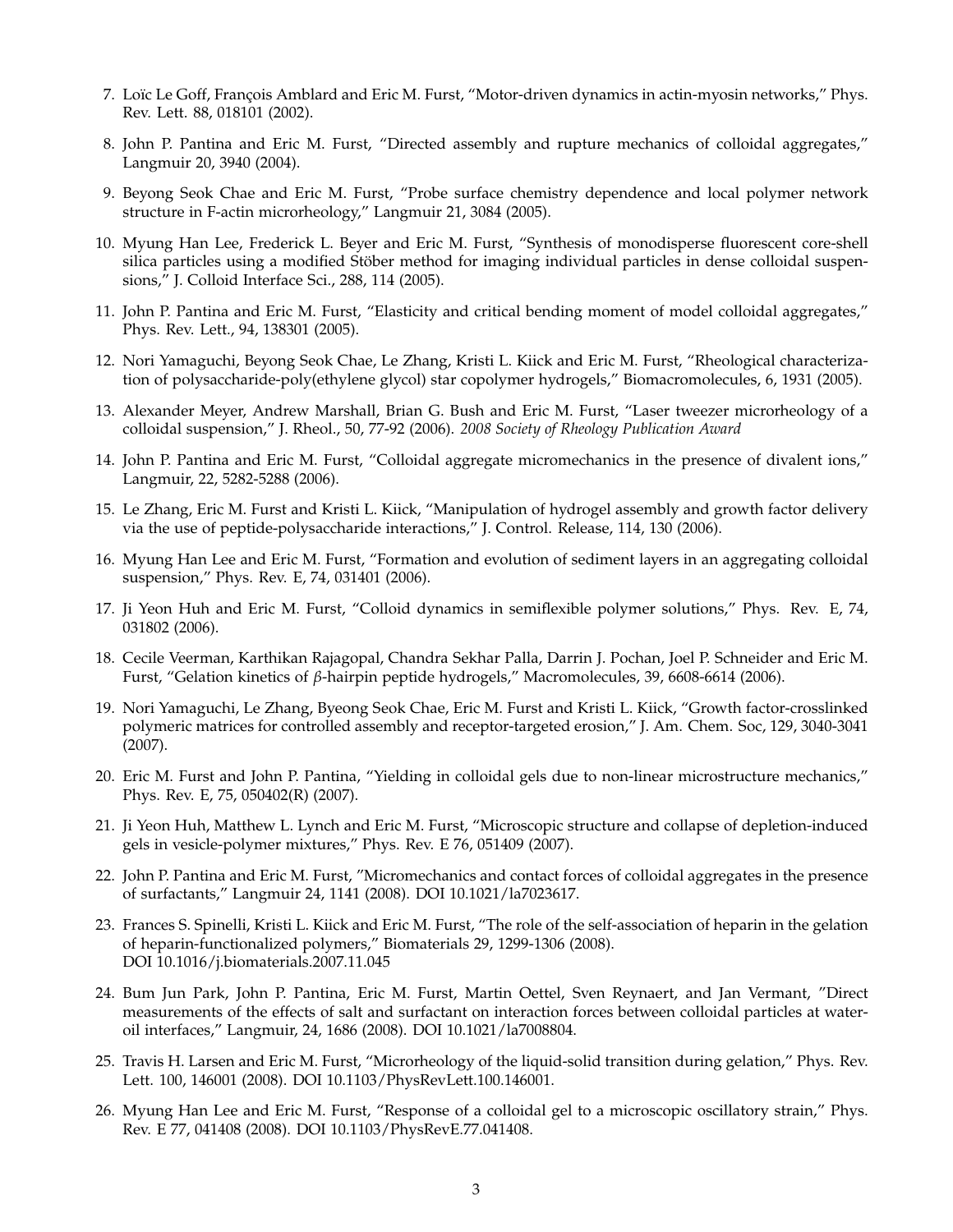- 27. Manish Mittal, Pushkar P. Lele, Eric W. Kaler and Eric M. Furst, "Polarization and interactions of colloidal particles in ac electric fields," J. Chem. Phys. 129, 064513 (2008). DOI:10.1063/1.2969103
- 28. Travis H. Larsen, Kelly M. Schultz and Eric M. Furst, "Hydrogel microrheology near the liquid-solid transition," Korea-Aust. Rheol. J. 20, 165-173 (2008).
- 29. Pushkar P. Lele, Manish Mittal and Eric M. Furst, "Anomalous particle rotation and resulting microstructure of colloids in ac electric fields," Langmuir 24, 12842-12848 (2008). DOI: 10.1021/la802225u
- 30. Bum Jun Park and Eric M. Furst, "Optical trapping forces for colloids at the oil-water interface," Langmuir 24, 13383-13392 (2008). DOI: 10.1021/la802575k
- 31. Kelly M. Schultz, Aaron D. Baldwin, Kristi L. Kiick and Eric M. Furst, "Rapid rheological screening to identify conditions of biomaterial hydrogelation," Soft Matter 5, 740-742, (2009). DOI: 10.1039/b818178k
- 32. Indira Sriram, Ryan DePuit, Todd M. Squires and Eric M. Furst, "Small amplitude active oscillatory microrheology of a colloidal suspension," J. Rheol. 53, 357-381 (2009).
- 33. John P. Singh, Pushkar P. Lele, Florian Nettesheim, Norman J. Wagner and Eric M. Furst, "One- and twodimensional assembly of colloidal ellipsoids in ac electric fields," Phys. Rev. E 79, 050401(R), (2009). DOI: 10.1103/PhysRevE.79.050401
- 34. Kelly M. Schultz, Aaron D. Baldwin, Kristi L. Kiick and Eric M. Furst, "Gelation of covalently cross-linked PEG-heparin hydrogels," Macromolecules 42 (14), 5310-5316 (2009). DOI: 10.1021/ma900766u
- 35. Pushkar P. Lele and Eric M. Furst, "Assemble-and-stretch approach for creating two- and three-dimensional structures of anisotropic particles," Langmuir 25, 8875-8878 (2009). DOI: 10.1021/la901743q
- 36. Manish Mittal and Eric M. Furst, "Electric field-directed convective assembly of ellipsoidal colloidal particles to create optically and mechanically anisotropic thin films," Adv. Func. Mater. 19, 3271-3278 (2009). DOI: 10.1002/adfm.200900908
- 37. Travis L. Larsen, Monica Branco, Joel P. Schneider and Eric M. Furst, "Sequence-dependent gelation kinetics of beta-hairpin peptide hydrogels," Macromolecules 42, 8443-8450 (2009). DOI: 10.1021/ma901423n
- 38. Bum Jun Park and Eric M. Furst, "Fluid-interface templating of two-dimensional colloidal crystals," Soft Matter 6, 485-488 (2010). DOI: 10.1039/b919629c
- 39. Bum Jun Park and Eric M. Furst, "Fabrication of unusual asymmetric colloids at an oil-water interface," Langmuir 26, 10406-10410 (2010). DOI:10.1021/la101030h
- 40. Indira Sriram, Alexander Meyer and Eric M. Furst, "Active microrheology of a colloidal suspension in the direct collision limit," Phys. Fluids 22, 062003 (2010). DOI: 10.1063/1.3450319 – *Cover image*
- 41. Manish Mittal, Ryan K. Niles and Eric M. Furst, "Flow-directed assembly of nanostructured thin films from suspensions of anisotropic titania particles," Nanoscale 2, 2237-2243 (2010). DOI: 0.1039/C0NR00275E
- 42. Kasper Masschaele, Bum Jun Park, Eric M. Furst, Jan Fransaer and Jan Vermant, "Finite ion-size effects dominate the interaction between charged colloidal particles at an oil-water interface," Phys. Rev. Lett. 105, 048303 (2010). DOI: 10.1103/PhysRevLett.105.048303
- 43. Bum Jun Park, Jan Vermant and Eric M. Furst, "Heterogeneity of the electrostatic repulsion between colloids at the oil-water interface," Soft Matter 6, 5327-5333 (2010). DOI: 10.1039/c0sm00485e *Top 10 most-read Soft Matter articles – Q1 2014*
- 44. Ji Yeon Huh, Matthew L. Lynch and Eric M. Furst, "Poroelastic consolidation in the phase separation of vesicle- polymer suspensions," Ind. Eng. Chem. Res. 50, 78-84 (2011). DOI: 10.1021/ie1004543
- 45. Manish Mittal, Raul F. Lobo and Eric M. Furst, "Externally directed assembly of disk-shaped zeolite particles by an electric field," J. Mater. Res. 26, 215-222 (2011).
- 46. Bum Jun Park and Eric M. Furst, "Attractive interactions between colloids at the oil-water interface," Soft Matter 7, 7676-7682 (2011). DOI:10.1039/C1SM00005E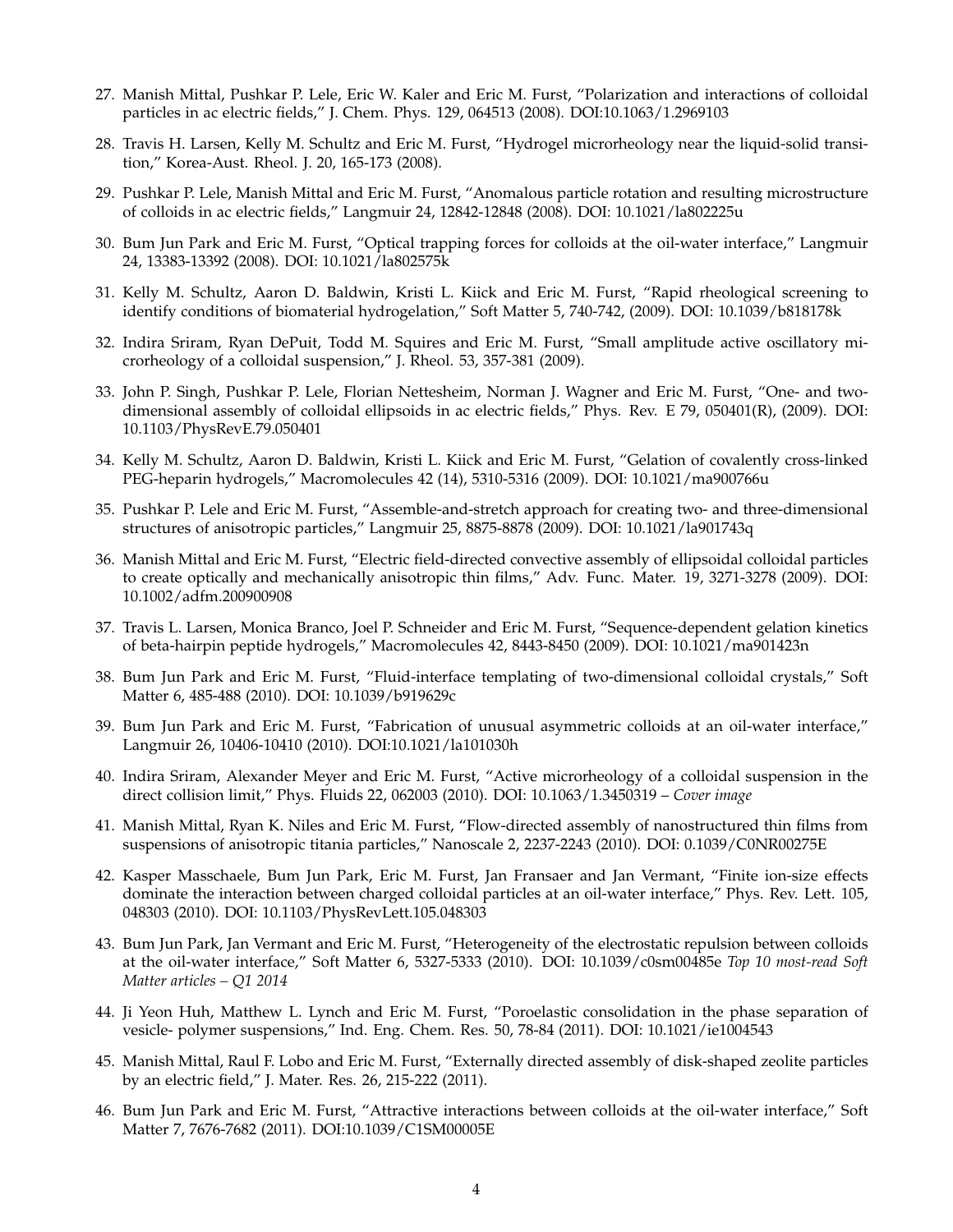- 47. Pushkar P. Lele, James W. Swan, John F. Brady, Norman J. Wagner and Eric M. Furst, "Colloidal diffusion and hydrodynamic screening near boundaries," Soft Matter 7, 6844-6852 (2011). DOI:10.1039/c0sm01466d
- 48. Bum Jun Park and Eric M. Furst, "Micromechanics of colloidal aggregates at the oil-water interface," Soft Matter 7, 7683-7688 (2011). DOI:10.1039/C1SM05254C
- 49. Jason D. Forster, Jin-Gyu Park, Manish Mittal, Heeso Noh, Carl F. Schreck, Corey S. O'Hern, Hui Cao, Eric M. Furst, and E. R. Dufresne, "Assembly of optical scale dumbbells into dense photonic crystals," ACS Nano 5, 6695-6700 (2011). DOI:10.1021/nn202227f
- 50. Kelly M. Schultz and Eric M. Furst, "High-throughput rheology in a microfluidic device," Lab Chip, 11 3802-3809 (2011). DOI: 10.1039/C1LC20376B
- 51. Patrick E. Hopkins, Manish Mittal, Lindsey M. Phinney, Anne M. Grillet and Eric M. Furst, "Tunable, ultralow thermal conductivity nanoparticle films," Appl. Phys. Lett. 99, 133106 (2011).
- 52. Kelly M. Schultz, Alexandra V. Bayles, Aaron D. Baldwin, Kristi L. Kiick Eric M. Furst, "Rapid, high resolution screening of biomaterial hydrogelators by  $\mu^2$ rheology," Biomacromolecules 12, 4178-4182 (2011). DOI: 10.1021/bm201214r
- 53. Indira Sriram and Eric M. Furst, "Out-of-equilibrium forces between colloids," Soft Matter 8, 3335-3341 (2012). DOI: 10.1039/C2SM06784F
- 54. Whirang Cho, Jeffrey D. Fowler and Eric M. Furst, "Targeted binding of M13 bacteriophage to thiamethoxam organic crystals," Langmuir, 28, 6013–6020 (2012). DOI: 10.1021/la300522g
- 55. Peter J. Beltramo and Eric M. Furst, "Dielectric spectroscopy of bidisperse colloidal suspensions," J. Colloid Interface Sci., 380, 34–41 (2012). DOI: 10.1016/j.jcis.2012.04.070
- 56. Kelly M. Schultz, Arron D. Baldwin, Kristi L. Kiick and Eric M. Furst, "Measuring the modulus and reverse percolation transition of a degrading hydrogel," ACS Macro Lett. 1, 706–708 (2012). DOI: 10.1021/mz300106y
- 57. Peter J. Beltramo and Eric M. Furst, "Transition from dilute to concentrated electrokinetic behavior in the dielectric spectra of a colloidal suspension," Langmuir, 28, 10703–10712 (2012). DOI: 10.1021/la301876w
- 58. Peter J. Beltramo and Eric M. Furst, "A simple, single measurement methodology to account for electrode polarization in the dielectric spectra of colloidal dispersions," Chem. Lett. 41, 1116–1118 (2012). DOI: 10.1246/cl.2012.1116
- 59. James W. Swan and Eric M. Furst, "A simpler expression for Henry's function describing the electrophoretic mobility of spherical colloids," J. Colloid Interface Sci., 388, 92–94 (2012). DOI: 10.1016/j.jcis.2012.08.026
- 60. James W. Swan, Paula A. Vasquez, Peggy A. Whitson, E. Michael Fincke, Koichi Wakata, Sandra H. Magnus, Frank De Winne, Michael R. Barratt, Juan H. Agui, Robert D. Green, Nancy R. Hall, Donna Y. Bohman, Charles T. Bunnell, Alice P. Gast and Eric M. Furst, "Multi-scale kinetics of a field-directed colloidal phase transition," Proc. Natl. Acad. Sci. USA, 109, 16023–16028 (2012). DOI: 10.1073/pnas.1206915109
- 61. James W. Swan, Matthew M. Shindel and Eric M. Furst, "Measuring thermal rupture force distributions from an ensemble of trajectories," Phys. Rev. Lett., 109, 198302 (2012). DOI: 10.1103/PhysRevLett.109.198302
- 62. Kelly M. Schultz, Laura Campo-Deaño, Aaron D. Baldwin, Kristi L. Kiick, Christian Clasen and Eric M. Furst, "Electrospinning covalently cross-linking biocompatible hydrogelators," Polymer, 54, 363–371 (2013). DOI: 10.1016/j.polymer.2012.09.060.
- 63. Peter J. Beltramo and Eric M. Furst, "Predicting the disorder-order transition of dielectrophoretic colloidal assembly with dielectric spectroscopy," Electrophoresis, 34, 1000–1007, 2013. DOI: 10.1002/elps.201200419
- 64. Mark M. Panczyk, Jin-Gyu Park, Norman J. Wagner and Eric M. Furst, "Two-dimensional directed assembly of dicolloids," Langmuir, 29, 75-81 (2013) DOI: 10.1021/la303678f
- 65. James W. Swan and Eric M. Furst, "Nonequilibrium distributions and hydrodynamic coupling distort the measurement of nano-scale forces near interfaces," Biophys. J., 104, 863-872 (2013). DOI: 10.1016/j.bpj.2012.12.014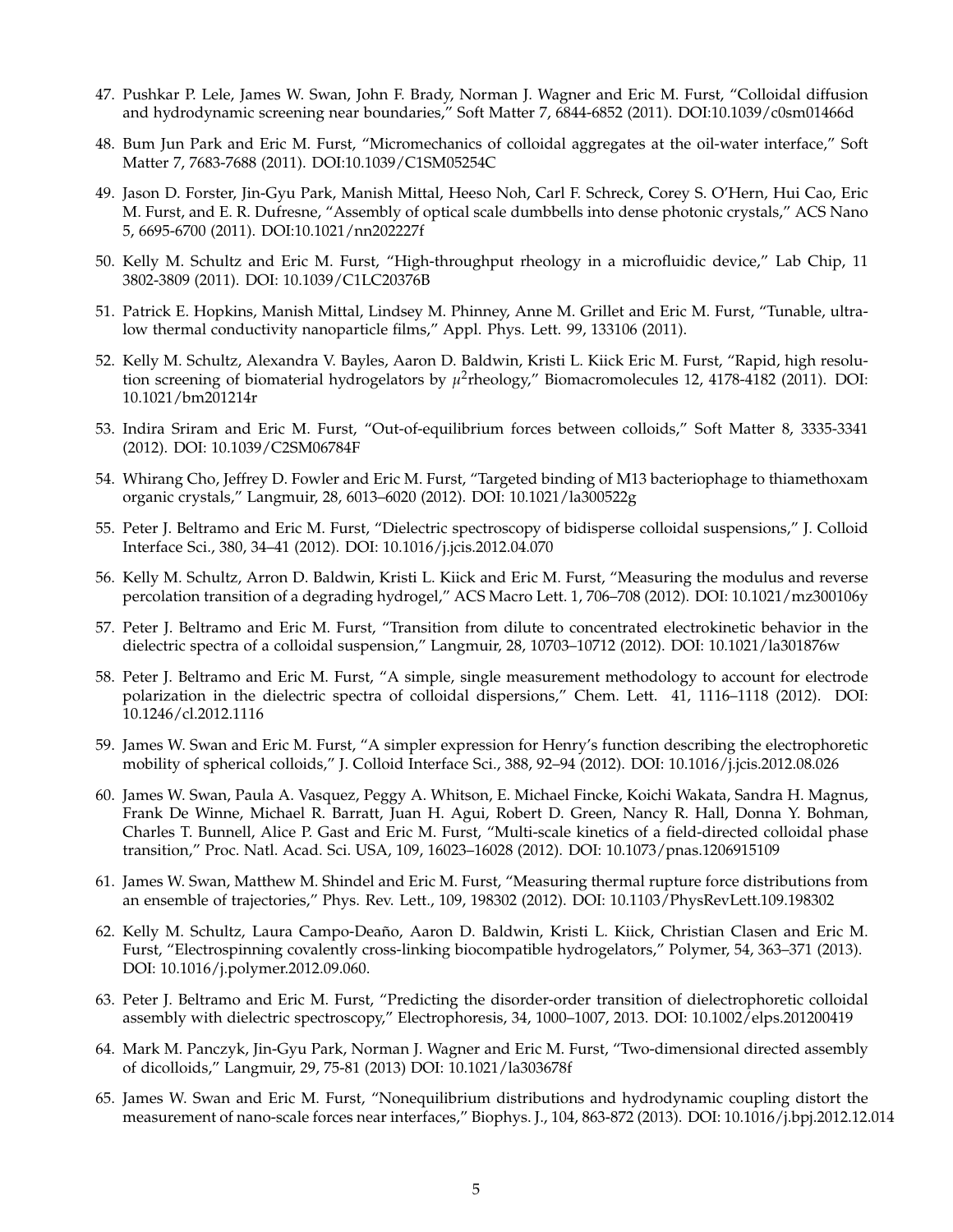- 66. Matthew M. Shindel, James W. Swan and Eric M. Furst, "An optical tweezer micro-rheometer: Calibration by sequential impulse response," Rheol. Acta, 52, 455–465 (2013). DOI: 10.1007/s00397-013-0698-2
- 67. Bum Jun Park and Eric M. Furst, "Optical trapping forces depending on size of dielectric polystyrene microspheres," Macromol. Res. 21, 1167–1170 (2013). DOI: 10.1007/s13233-013-1165-8
- 68. Dirk Schneider, Peter J. Beltramo, Maurizio Mattarelli, Patrick Pfleiderer, Jan Vermant, Daniel Crespy, Maurizio Montagna, Eric M. Furst, and George Fytas, "Elongated polystyrene spheres as resonant building blocks in anisotropic colloidal crystals," Soft Matter, 9 9219–9136 (2013). DOI: 10.1039/C3SM50959A
- 69. Peter J. Beltramo, Rafael Roa, Félix Carrique, Eric M. Furst, "Dielectric spectroscopy of concentrated colloidal suspensions," J. Colloid Interface Sci., 408, 54–58 (2013). DOI: 10.1016/j.jcis.2013.07.042
- 70. Jillian A. Emerson, Daniel T. W. Toolan, Jonathan R. Howse, Eric M. Furst, and Thomas H. Epps III "Determination of solvent-polymer and polymer-polymer Flory-Huggins interaction parameters for poly(3 hexylthiophene) via solvent vapor swelling," Macromolecules, 46, 6533–6540 (2013). DOI: 10.1021/ma400597j
- 71. Yu-Cheng Tsai, Romain Fardel, Mark M. Panczyk, Eric M. Furst, and Craig B. Arnold, "Non-spherical particles for optical trap assisted nanopatterning," Nanotechnology, 24, 375303 (2013).
- 72. Kathryn A. Whitaker and Eric M. Furst, "Layer-by-layer synthesis of mechanically robust solvent-permeable silica nano-shells," Langmuir, 30, 584–591 (2014). DOI: 10.1021/la402737f — *Cover article*
- 73. James W. Swan, Jonathan L. Bauer, Yifei Liu and Eric M. Furst, "Directed colloidal self-assembly in toggled magnetic fields," Soft Matter, 10, 1102–1109 (2014). DOI 10.1039/c3sm52663a – *2014 Soft Matter Hot Article*
- 74. James W. Swan, Eric M. Furst, and Norman J. Wagner "The medium amplitude oscillatory shear of semidilute colloidal dispersions, part 1: Linear response and normal stress differences," J. Rheol., 58, 307–338 (2014). DOI: 10.1122/1.4861071
- 75. Christopher L. Wirth, Eric M. Furst and Jan Vermant, "Weak electrolyte dependence in the repulsion of colloids at an oil-water interface," Langmuir 30, 2670–2675 (2014). DOI: 10.1021/la404538s
- 76. Haejin Han, Eric M. Furst and Chongyoup Kim, "Lagrangian analysis of consecutive images: Quantification of mixing processes in drops moving in a microchannel," Rheol. Acta 53, 489–499 (2014). DOI 10.1007/s00397-014-0769-z
- 77. Kathryn A. Whitaker, Lilian Hsiao, Michael J. Solomon and Eric M. Furst, "A model colloidal gel for coordinated measurements of force, structure, and rheology," J. Rheol., 58, 1485-1504 (2014).
- 78. Mark M. Panczyk, Norman J. Wagner and Eric M. Furst, "Short-time diffusivity of dicolloids," Phys. Rev. E 89, 062311 (2014). DOI 10.1103/PhysRevE.89.062311
- 79. Marco Caggioni, Alexandra V. Bayles, Jessica Lenis, Eric M. Furst, and Patrick T. Spicer "Interfacial stability and shape change of anisotropic endoskeleton droplets," Soft Matter, 10, 7647 (2014). DOI 10.1039/C4SM01482K
- 80. Bum Jun Park and Eric M. Furst, "Effects of coating on the optical trapping efficiency of microspheres using the geometrical optics approximation," Langmuir, 30, 11055–11061 (2014). DOI 10.1021/la502632h
- 81. James W. Swan, Paula A. Vasquez and Eric M. Furst, "Buckling instability of self-assembled colloidal columns," Phys. Rev. Lett., 113, 138301 (2014). DOI 10.1103/PhysRevLett.113.138301
- 82. Peter J. Beltramo, Dirk Schneider, George Fytas and Eric M. Furst, "Anisotropic hypersonic phonon propagation in films of aligned ellipsoids," Phys. Rev. Lett., 113, 205503 (2014). DOI 10.1103/PhysRevLett.113.205503
- 83. Indira Sriram and Eric M. Furst, "Two spheres translating in tandem through a colloidal suspension," Phys. Rev. E, 91, 042303 (2015). DOI: 10.1103/PhysRevE.91.042303
- 84. Matthew M. Shindel and Eric M. Furst, "Frequency modulated microrheology," Lab on a Chip, 15, 2460–2466 (2015), DOI: 10.1039/C5LC00351B
- 85. Whirang Cho, Xiaomeng Liu, James Forrest, Jeffrey D. Fowler, and Eric M. Furst, "Controlling the morphology of organic crystals with filamentous bacteriophages," ACS Appl. Mater. Interfaces, 7, 15707–15715 (2015). DOI: 10.1021/acsami.5b05548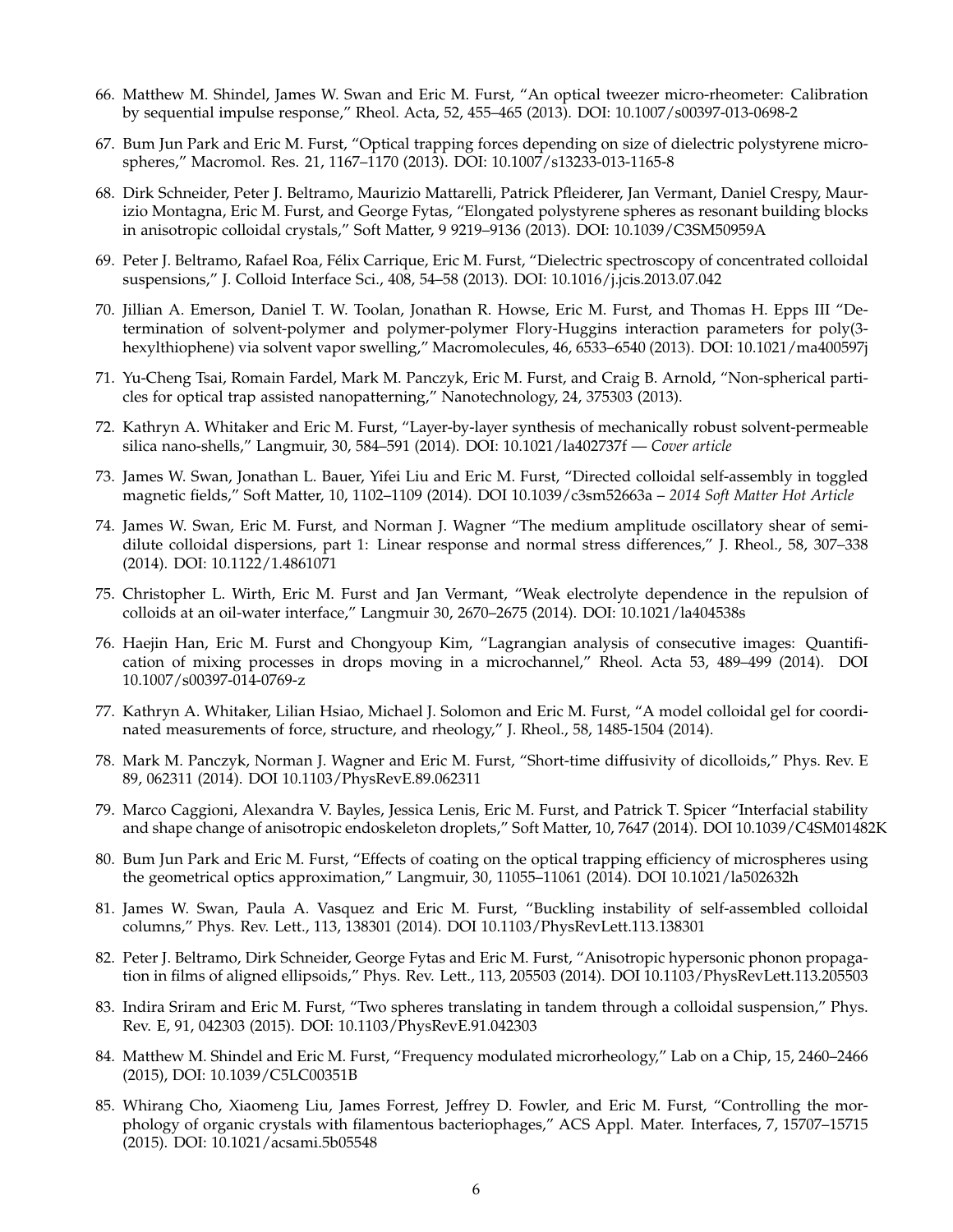- 86. Jonathan L. Bauer, Yifei Liu, Martin Kurian, James W. Swan, and Eric M. Furst, "Coarsening mechanics of a colloidal suspension in toggled fields," J. Chem. Phys., 143, 074901 (2015). DOI: 10.1063/1.4927563 — *Featured article and cover image*
- 87. Marco Caggioni, Jessica Lenis, Alexandra V. Bayles, Eric M. Furst, and Patrick T. Spicer, "Temperatureinduced collapse, and arrested collapse, of anisotropic endoskeleton droplets," Langmuir, 31, 8558–8565 (2015). DOI: 10.1021/acs.langmuir.5b00321
- 88. Bum Jun Park, Mina Lee, Bomsock Lee and Eric M. Furst, "Lateral capillary interactions between colloids beneath an oil-water interface that are driven by out-of-plane electrostatic double-layer interactions," Soft Matter, 11, 8701–8706 (2015). DOI: 10.1039/C5SM02001H
- 89. Tamás Prileszky, Babatunde Ogunnaike and Eric M. Furst, "Statistics of droplet sizes generated by a microfluidic device," AIChE J., 62, 2923–2928 (2016). DOI: 10.1002/aic.15246
- 90. Kathryn A. Whitaker and Eric M. Furst, "Bond rupture between colloidal particles with a depletion interaction," J. Rheol., 60, 517–529 (2016). DOI: 10.1122/1.4948427 — *Featured article and cover image*
- 91. Lilian Lam Josephson, William J. Galush and Eric M. Furst, "Particle tracking microrheology of protein solutions," J. Rheol., 60, 531–540 (2016). DOI: 10.1122/1.4948427
- 92. Tamás Prileszky and Eric M. Furst, "Crystallization kinetics of partially crystalline emulsion droplets in a microfluidic device," Langmuir, 32, 5141–5146 (2016). DOI: 10.1021/acs.langmuir.6b00420
- 93. Tamás Prileszky and Eric M. Furst, "Fluid networks assembled from endoskeletal droplets," Chem. Mater., 28, 3734–3740 (2016). DOI: 10.1021/acs.chemmater.6b00497
- 94. Jonathan L. Bauer, Martin J. Kurian, Johnathan Stauffer, and Eric M. Furst, "Suppressing the Rayleigh-Plateau instability in field-directed colloidal assembly," Langmuir, 32, 6618–6623 (2016). — *ACS Editors' Choice and cover image*
- 95. Lilian Lam Josephson, William J. Galush, and Eric M. Furst, "Parallel temperature-dependent microrheological measurements in a microfluidic chip," Biomicrofluidics, 10, 043503 (2016). DOI: 10.1063/1.4953863
- 96. Mahlet A. Woldeyes, Cesar Calero-Rubio, Eric M. Furst, Christopher J. Roberts, "Predicting protein interactions of concentrated globular protein solutions using colloidal models," J. Phys. Chem. B, 121, 4756–4767 (2017). DOI:10.1021/acs.jpcb.7b02183
- 97. Katelyn Nagy-Smith, Peter J. Beltramo, Eric Moore, Robert Tycko, Eric M. Furst, and Joel P. Schneider, "Molecular, local, and network-level basis for the enhanced stiffness of hydrogel networks formed from coassembled racemic peptides: Predictions from Pauling and Corey," ACS Central Science, 3, 586–597 (2017). DOI: 10.1021/acscentsci.7b00115
- 98. Jillian A. Emerson, Nikolay Garabedian, Axel C. Moore, David L. Burris, Eric M. Furst, and Thomas H. Epps, III, "Unexpected tribological synergy in polymer blend coatings: Leveraging phase separation to isolate domain size effects and reduce friction," ACS Appl. Mater. Interfaces., 9, 34480–34488 (2017). DOI: 10.1021/acsami.7b10170
- 99. Alexandra V. Bayles, Tamás Prileszky, Patrick J. Spicer and Eric M. Furst, "A model of structured emulsion droplet stability and reconfigurability," Langmuir, 34, 4116–4121 (2018). DOI: 10.1021/acs.langmuir.8b00469
- 100. Jillian A. Emerson, Nikolay Garabedian, David L. Burris, Eric M. Furst, and Thomas H. Epps, III, "Exploiting feedstock diversity to tune the chemical and tribological properties of lignin-inspired polymer coatings," ACS Sustainable Chemistry & Engineering, 6, 6856–6866 (2018).
- 101. Hojin Kim, Yu Cang, Eunsoo Kang, Bartlomiej Graczykowski, Maria Secchi, Maurizio Montagna, Rodney D. Priestley, Eric M. Furst, and George Fytas, "Direct observation of polymer surface mobility via nanoparticle vibrations," Nat. Comm., 9, 2918 (2018). DOI: 10.1038/s41467-018-04854-w
- 102. Mahlet A. Woldeyes, Lilian Lam Josephson, Danielle L. Leiske, William J. Galush, Christopher J. Roberts, and Eric M. Furst, "Viscosities and protein interactions of bispecific antibodies and their monospecific mixtures," Mol. Pharmaceutics, 15, 4745–4755 (2018). DOI: 10.1021/acs.molpharmaceut.8b00706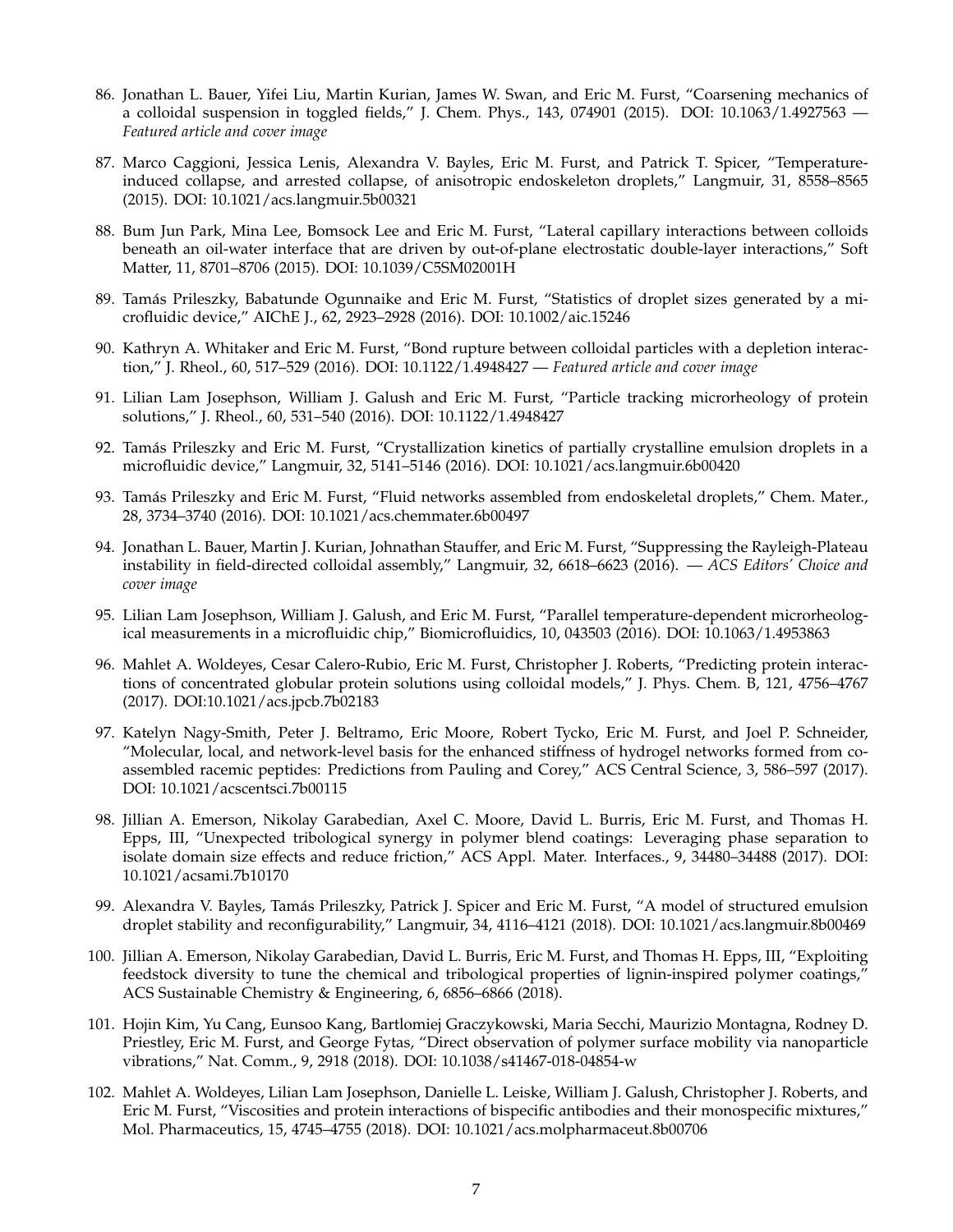- 103. Lilian Lam Josephson, James W. Swan, and Eric M. Furst, "*In situ* measurement of localization error in particle tracking microrheology," Rheol. Acta, 57, 793–800 (2018). DOI: 10.1007/s00397-018-1117-5
- 104. Eunsoo Kang, Hojin Kim, Laura A. G. Gray, Dane Christie, Ulrich Jonas, Bartolomiej Graczykowski, Eric M. Furst, Rodney D. Priestley, George Fytas, "Ultrathin shell layers dramatically influence polymer nanoparticle surface mobility," Macromolecules, 51, 8522–8529 (2018). DOI: 10.1021/acs.macromol.8b01804
- 105. Mahlet A. Woldeyes, Wei Qi, Vladimir Razinkov, Eric M. Furst, and Christopher J. Roberts, "How well do low- and high-concentration protein interactions predict solution viscosities of monoclonal antibodies?" J. Pharm. Sci., 108, 142–154 (2019). DOI: 10.1016/j.xphs.2018.07.007
- 106. Tamás Prileszky and Eric M. Furst, "Magnetite nanoparticles program the assembly, response, and reconfiguration of structured emulsions," Soft Matter, 15, 1529–1538 (2019). DOI: 10.1039/C8SM01931B
- 107. Hojin Kim, John L. Bauer, Paula A. Vasquez, and Eric M. Furst, "Structural coarsening of magnetic ellipsoid particle suspensions driven in toggled fields," J. Phys. D: Appl. Phys., 52, 184002 (2019). DOI: 10.1088/1361- 6463/ab062f
- 108. Kathryn A. Whitaker, Lilian Hsiao, Zsigmond Varga, Michael J. Solomon, James W. Swan, and Eric M. Furst, "Colloidal gel elasticity arises from the packing of locally glassy clusters," Nat. Comm., 10, 2237 (2019). DOI: 10.1038/s41467-019-10039-w
- 109. Kimberly A. Dennis, Yan Gao, Alhad Phatak, Philip F. Sullivan, and Eric M. Furst, "Design, operation, and validation of a microrheology instrument for high-pressure linear viscoelasticity measurements," J. Rheol. 64, 205–212 (2020); DOI: 10.1122/1.5126682
- 110. Caitlin V. Wood, Sean McEvoy, Vladimir I. Razinkov, Wei Qi, Eric M. Furst, and Christopher J. Roberts, "Kinetics and competing mechanisms of antibody aggregation via bulk and surface-mediated pathways," J. Pharm. Sci. 109, 1449–1459 (2020). DOI: 10.1016/j.xphs.2020.01.005 – *Featured article*
- 111. Hojin Kim and Eric M. Furst, "Magnetic properties, responsiveness, and stability of paramagnetic dumbbell and ellipsoid colloids," J. Colloid Interface Sci., 566, 419–426 (2020). DOI:10.1016/j.jcis.2020.01.061
- 112. Francesco Bonacci, Xavier Chateau, Eric M. Furst, Jennifer Fusier, Julie Goyon, and Anaël Lemaître, "Contact and macroscopic aging in dense colloidal suspensions," Nat. Mater., 19, 775–780 (2020). DOI: 10.1038/s41563- 020-0624-9
- 113. Yimin Luo, Yu-Fan Lee, Kimberly A. Dennis, Carlos Velez, Scott C. Brown, Eric M. Furst and Norman J. Wagner, "One-step, in situ jamming point measurements by immobilization cell rheometry," Rheol. Acta, 59, 209–225 (2020). DOI: 10.1007/s00397-020-01187-8
- 114. Hojin Kim, Moujhuri Sau, and Eric M. Furst, "An expanded state diagram for the directed self-assembly of colloidal suspensions in toggled fields," Langmuir, 36, 9926–9934 (2020). DOI: 10.1021/10.1021/acs.langmuir.0c01616
- 115. Yu-Jiun Lin, Jeffrey Horner, Brandon Illie, Matthew L. Lynch, Eric M. Furst, Norman J. Wagner, "Molecular engineering of thixotropic, sprayable fluids with yield stress using associating polysaccharides," J. Colloid Interface Sci. 580, 264–274 (2020). DOI: 10.1016/j.jcis.2020.06.107
- 116. Mahlet A. Woldeyes, Wei Qi, Vladimir Razinkov, Eric M. Furst, and Christopher J. Roberts, "Temperaturedependence of protein solution viscosity and protein-protein interactions: Insights for the origins of highviscosity protein solutions," Mol. Pharmaceutics, 17, 4473–4482 (2020). DOI: 10.1021/acs.molpharmaceut.0c00552.
- 117. Caitlin V. Wood, Sean McEvoy, Vladimir I. Razinkov, Wei Qi, Eric M. Furst, and Christopher J. Roberts, "A rapid, small-volume approach to evaluate protein aggregation at air-water interfaces," J. Pharm. Sci., 110, 1083–1092 (2021). DOI: 10.1016/j.xphs.2020.11.024
- 118. Zuyuan Wang, Hojin Kim, Maria Secchi, Maurizio Montagna, Eric M. Furst, Bahram Djafari-Rouhani, and George Fytas, "Quantization of acoustic modes in dumbbell nanoparticles," submitted (2021).
- 119. Francesco Bonacci, Xavier Chateau, Eric M. Furst, Julie Goyon, and Anäel Lemaître, "Yield stress aging in attractive colloidal suspensions," submitted (2021). arXiv:2110.12701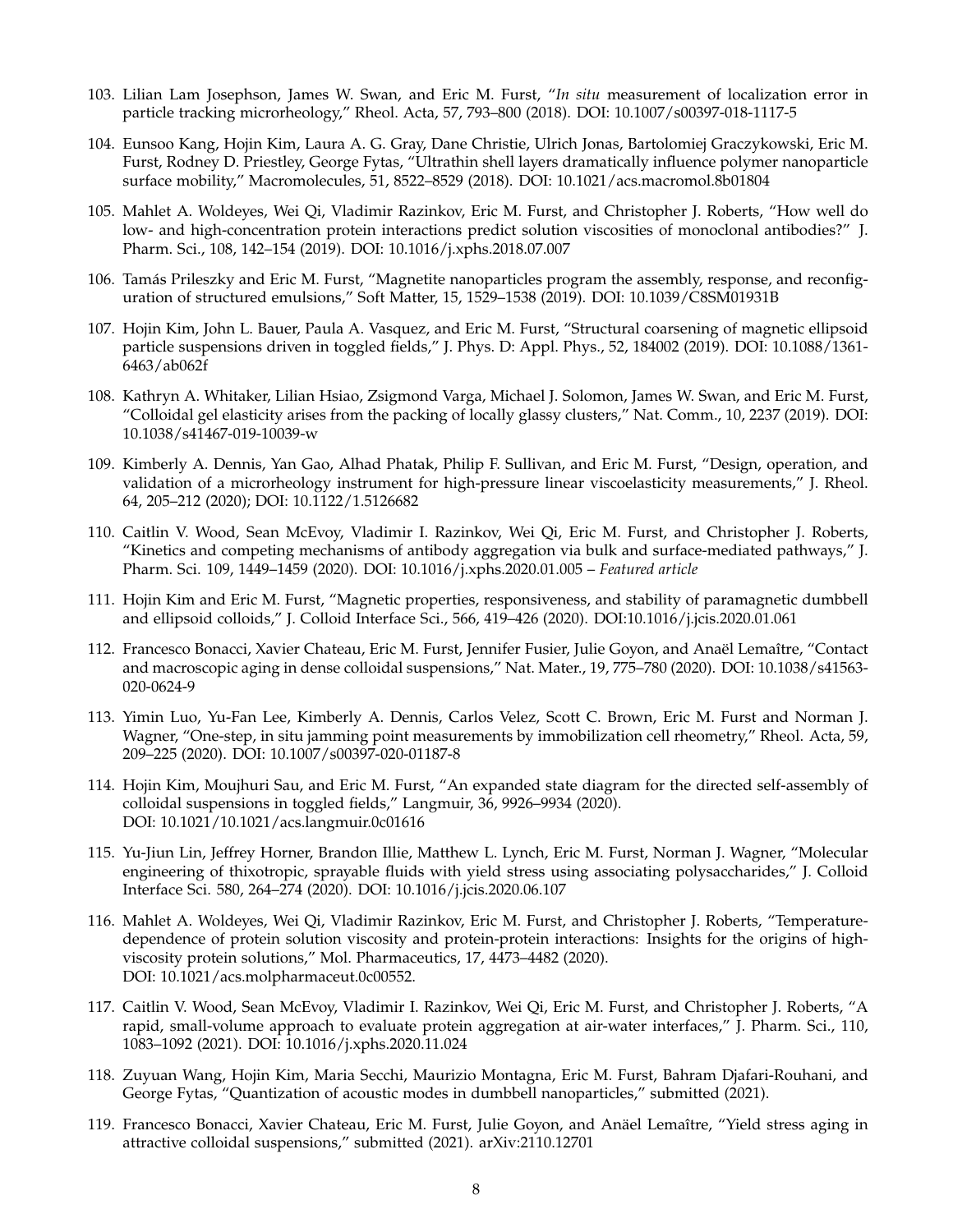### **Proceedings papers**

- 1. Paula A. Vasquez, Eric M. Furst, Juan Agui, Jeffrey Williams, Don Pettit, and Ed Lu "Structural transitions of MR fluids in microgravity," Proceedings of the 46th AIAA Aerospace Sciences Meeting, January 7-10, 2008, Reno, NV. AIAA 2008-815.
- 2. Eric M. Furst, Paula A. Vasquez, Eric Bennung, Michael Boyle, Malvika Ogale, Juan Agui, Donna Bohman, Charles Bunnell and Peggy Whitson, "Field-Responsive Colloidal Suspensions in Microgravity," Proceedings of the 46th AIAA Aerospace Sciences Meeting, January 5-8, 2009, Orlando, FL. AIAA 2009-955.
- 3. T. H. Larsen, K. Rajagopal, J. P. Schneider, and Eric M. Furst. Microrheology of responsive hydrogel networks. In Co, A. Leal, L. G. Colby, R. H. and Giacomin, A. J. Editors, XVth International Congress on Rheology - The Society of Rheology 80th Annual Meeting, Pts 1 and 2, volume 1027 of AIP Conference Proceedings, pages 1090-1092, Melville, NY. 15th International Congress on Rheology/80th Annual Meeting of the Society of Rheology, Monterey, CA, August 3–8, 2008.
- 4. Patrick E. Hopkins, Manish Mittal, Leslie M. Phinney, Anne M. Grillet and Eric M. Furst, "Tunable thermal conductivity of TiO<sub>2</sub> nanoparticle close-packed films," Proceedings of the ASME/JSME 8th Thermal Engineering Joint Conference, AJTEC2011, Honolulu, HI, March 13 - 17, 2011.

# **Invited Lectures**

# **Universities, Institutes, and Workshops**

- 1. École Supérieure de Physique et de Chimie Industrielles (ESPCI), April 11, 2000, Paris, France.
- 2. Universität Konstanz, Fachbereich Physik, Konstanz, Germany.
- 3. Princeton University, Complex Fluid Materials Seminar, Department of Chemical Engineering, September 17, 2001, Princeton, NJ.
- 4. University of Delaware, Polymer Research Group, December 6, 2001, Newark, DE.
- 5. NIST, Polymer Division, March 5, 2002, Gaithersburg, MD.
- 6. University of Delaware, Department of Mathematics, Applied Math Seminar, October 29, 2002, Newark, DE.
- 7. University of Delaware, Chemistry-Biology Interface Program, March 11, 2003, Newark, DE.
- 8. University of Florida, Department of Chemical Engineering, September 22, 2003, Gainesville, FL.
- 9. University of Virginia, Department of Chemical Engineering, March 4, 2004, Charlottesville, VA.
- 10. Carnegie Mellon University, Department of Chemical Engineering, April 15, 2004, Pittsburgh, PA.
- 11. Osaka University, Department of Applied Physics, August 31, 2004, Osaka, Japan.
- 12. Johns Hopkins University, Department of Chemical Engineering, September 9, 2004, Baltimore, MD.
- 13. Yale University, Department of Chemical Engineering, October 5, 2004, New Haven, CT.
- 14. Colorado School of Mines, Department of Chemical Engineering, October 22, 2004, Golden, CO.
- 15. European Union Network of Excellence Workshop (COLCOMP), January 20, 2005, Leuven, Belgium.
- 16. Levich Institute, City College of New York, September 13, 2005, New York, NY.
- 17. University of Massachusetts, Department of Chemical Engineering, November 10, 2005, Amherst, MA.
- 18. University of Illinois, Student Ceramic Society Seminar, Materials Science and Engineering, November 17, 2005, Urbana, IL.
- 19. Lehigh University, Department of Chemical Engineering, December 7, 2005, Bethlehem, PA.
- 20. MIT, Program in Polymer Science and Technology Seminar, December 14, 2005, Cambridge, MA.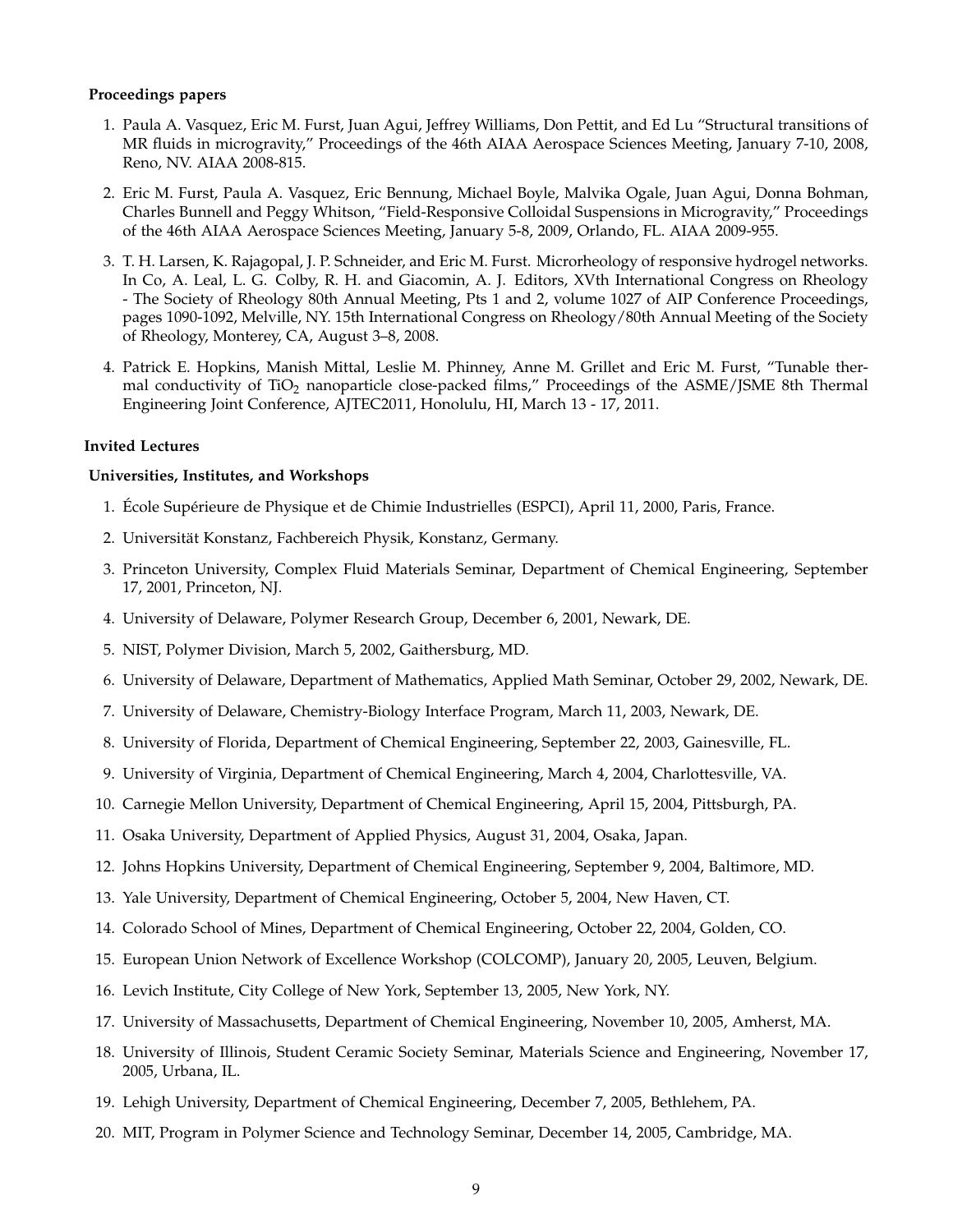- 21. University of Pennsylvania, Condensed Matter Physics Seminar, Department of Physics and Astronomy, February 23, 2006.
- 22. IFPRI Workshop on Colloidal Gels, June 26-26, 2006, Santa Barbara, CA.
- 23. New York University, Condensed Matter Physics Seminar, Department of Physics, September 27, 2006.
- 24. University of California, Santa Barbara, Department of Chemical Engineering, October 26, 2006.
- 25. Georgia Institute of Technology, Department of Chemical Engineering, November 28, 2006.
- 26. Workshop on Colloidal Ceramic Powder Processing: Role of Interfaces, February 9, 2007, Melbourne, Australia.
- 27. University of Notre Dame, Department of Chemical Engineering, March 20, 2007.
- 28. National Institute for Nano-Engineering (NINE) Topical Meeting on NanoMaterials Manufacturing, Sandia National Laboratories, May 8, 2007, Albuquerque, New Mexico.
- 29. California Institute of Technology, Department of Chemical Engineering, November 15, 2007.
- 30. Mid-Atlantic Soft Matter Workshop, Georgetown University, November 30, 2007, Washington, DC.
- 31. "Cool stuff" physics lecture, Newark High School, January 25, 2007, Newark, DE.
- 32. Frontiers in Microrheology Workshop, UCLA, February 8-10, 2008, Los Angeles, CA.
- 33. University of Tennessee, Department of Chemical Engineering, September 30, 2008, Knoxville, TN.
- 34. Adolphe Merkle Institute, Université de Fribourg, March 2, 2009, Fribourg, Switzerland.
- 35. University of Crete, Department of Materials Science and Engineering and Foundation for Research and Technology Hellas (FORTH), April 3, 2009, Crete, Greece.
- 36. École Supérieure de Physique et de Chimie Industrielles (ESPCI), April 24, 2009, Paris, France.
- 37. Universität Karlsruhe, Institute for Mechanical Process Engineering and Mechanics, May 18, 2009, Karlsruhe, Germany.
- 38. Forschungszentrum Jülich, Institut für Festkörperforschung, Soft Matter Seminar, May 30, 2009, Jülich, Germany.
- 39. Universiteit Twente, Physics of Complex Fluids Group, June 2, 2009, Enschede, the Netherlands.
- 40. Sandia National Laboratories, July 29, 2009, Albuquerque, New Mexico.
- 41. University of Illinois Urbana-Champaign, Department of Chemical and Biomolecular Engineering, January 26, 2010, Champaign, IL.
- 42. University of Maryland, Department of Chemical and Biomolecular Engineering, March 30, 2010, College Park, MD.
- 43. Ben Gurion University, Department of Chemical Engineering, May 3, 2010, Be'er Sheva, Israel.
- 44. Technion Israel Institute of Technology, Department of Chemical Engineering, May 4, 2010, Haifa, Israel.
- 45. École Supérieure de Physique et de Chimie Industrielles (ESPCI), Seminaire PMMH, July 9, 2010, Paris, France.
- 46. Princeton University, PRISM Seminar, October 13, 2010, Princeton, NJ.
- 47. Brown University, Center for Fluid Mechanics, Division of Applied Mathematics, November 16, 2010, Providence, RI.
- 48. Pennsylvania State University, Polymer Physics Seminar, Department of Materials Science and Engineering, February 21, 2011.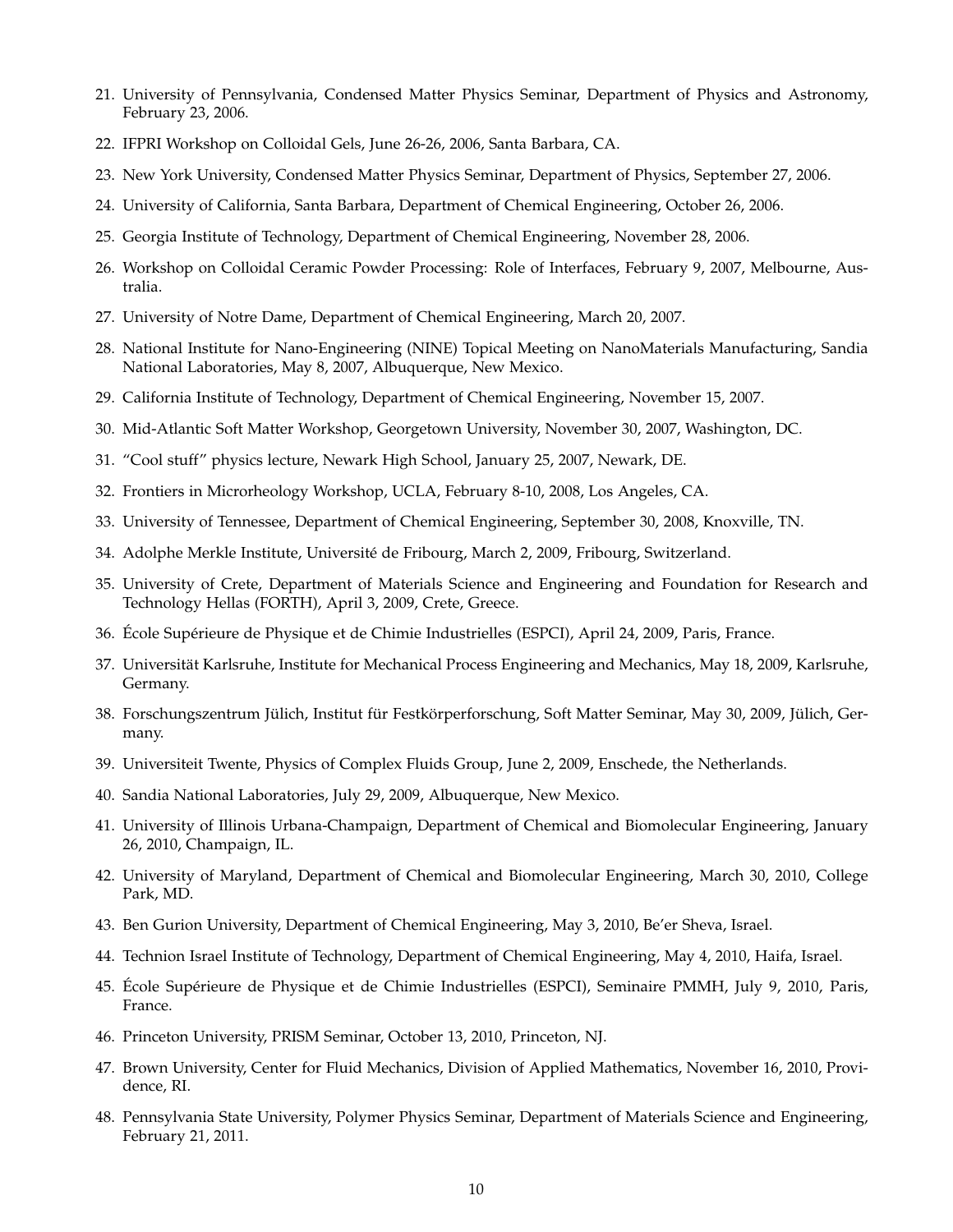- 49. University of North Carolina, Department of Chemistry, Charlotte, NC, April 4, 2011.
- 50. Illinois Institute of Technology, Department of Chemical and Biological Engineering, Chicago, IL, April 27, 2011.
- 51. 13th European Rheology School, Katholieke Universiteit Leuven, Belgium, September 9, 2011.
- 52. Rice University, Department of Chemical and Biomolecular Engineering, Houston, TX, November 17, 2011.
- 53. University of Houston, Department of Chemical Engineering, Houston, TX, November 18, 2011.
- 54. St. Joseph's University, Department of Physics, Philadelphia, PA, March 14, 2012.
- 55. École des Ponts ParisTech, Workshop on Flocculated Suspensions, Laboratoire Navier, Champs-sur-Marne, France, June 28-29, 2012.
- 56. National University of Singapore, SMART BioSystems & Micromechanics (BioSyM) seminar, Singapore, July 2, 2012.
- 57. University of Wyoming, Department of Chemical and Petroleum Engineering, Laramie, WY, October 1, 2012.
- 58. University of Pennsylvania, Department of Chemical and Biological Engineering, Philadelphia, PA, January 16, 2013.
- 59. University of Minnesota, Department of Chemical Engineering and Materials Science, Minneapolis, MN, March 26, 2013.
- 60. NIST Center for Neutron Research (NCNR), Gaithersburg, MD, May 17, 2013.
- 61. University of Pittsburgh, Department of Chemical and Petroleum Engineering, Pittsburgh, PA, July 10, 2013.
- 62. Texas A&M University, Distinguished Lindsay Lecture, Department of Chemical Engineering, College Station, TX, October 2, 2013.
- 63. University of Massachusetts, Polymer Science and Engineering, Amherst, MA, October 4, 2013.
- 64. New Jersey Institute of Technology, Department of Chemical Engineering, Newark, NJ, December 2, 2013.
- 65. Pacific Northwest National Laboratory, Collaboratory on Mathematics for Mesoscopic Modeling Webinar, June 9, 2014.
- 66. École Supérieure de Physique et de Chimie Industrielles (ESPCI), Seminaire PMMH, July 4, 2014, Paris, France.
- 67. Biomolecular Interactions Technology Center Symposium, Newark, DE, August 4, 2014.
- 68. Hong Kong University of Science and Technology, 5th Unilever–RSC symposium, Hong Kong, September 13, 2014.
- 69. Sichuan University, 5th Unilever–RSC symposium, Chengdu, China, September 15, 2014.
- 70. Levich Institute, City College of New York, September 30, 2014, New York, NY.
- 71. International Interdisciplinary Initiatives Lecture Series, University of Delaware, December 1, 2014, Newark, DE.
- 72. North Carolina State University, MRSEC seminar, December 11, 2014, Raleigh, NC.
- 73. University of Delaware, Colloidal Gel Workshop, January 8, 2015, Newark, DE.
- 74. Colorado School of Mines, Department of Chemical Engineering, March 20, 2015, Golden, CO.
- 75. Stanford University, Department of Chemical Engineering, April 20, 2015, Palo Alto, CA.
- 76. University of Delaware, 2015 UD Biophysical & Colloidal Characterization Workshop, October 6, 2015, Newark, DE.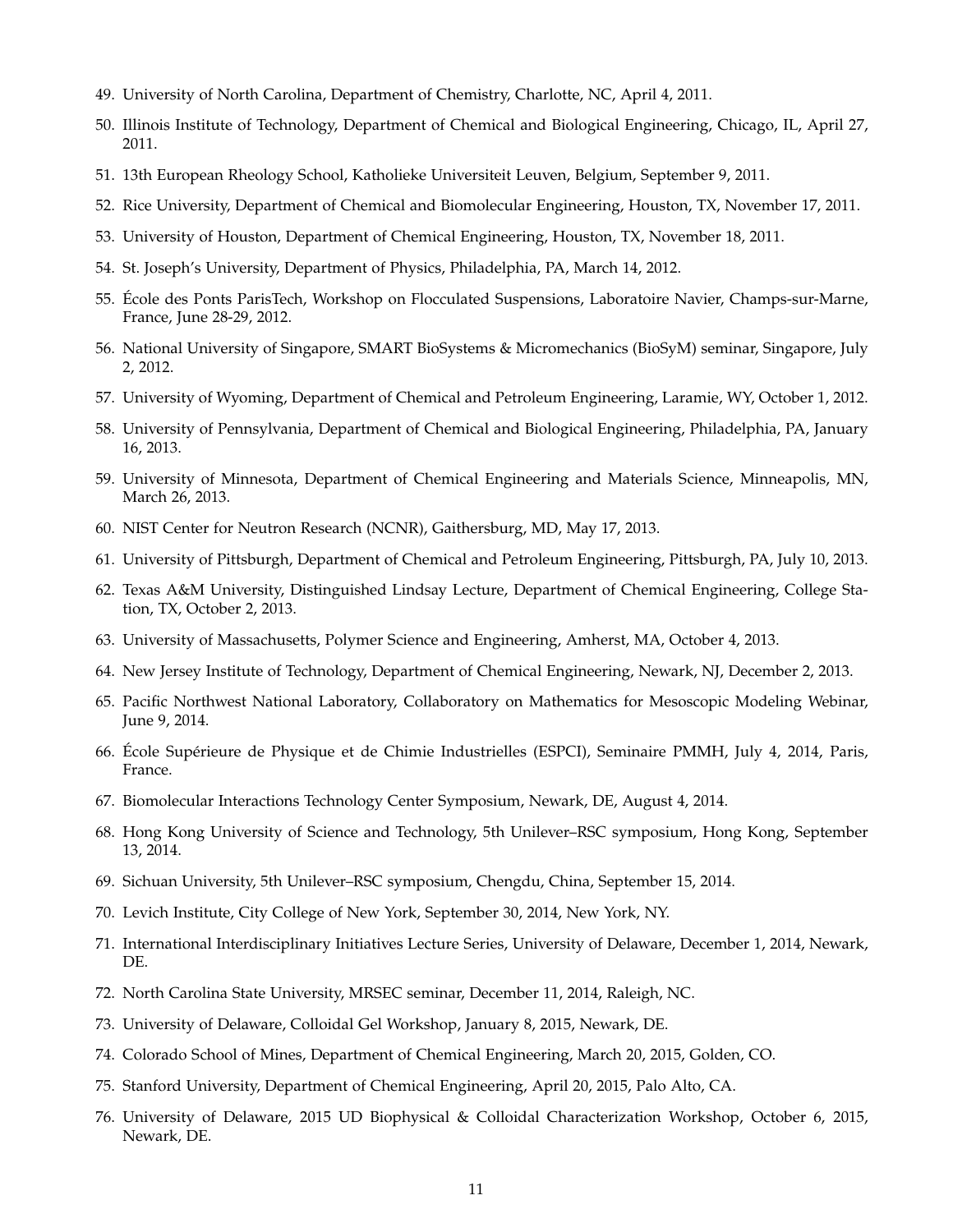- 77. University of Wisconsin, Department of Chemical and Biological Engineering, November 24, 2015, Madison, WI.
- 78. Institute of Food, Nutrition and Health, ETH Zürich, Apirl 12, 2016, Zürich, Switzerland.
- 79. Workshop on emergent dynamics of out-of-equilibrium colloidal systems at nano- to microscales, CECAM / EPFL, April 18–20, 2016, Lausanne, Switzerland.
- 80. Université de Fribourg, Department of Physics, June 6, 2016, Fribourg, Switzerland.
- 81. Universität Konstanz, Department of Physics, July 13, 2016, Konstanz, Germany.
- 82. Universidad Autónoma de San Luis Potosí, Instituto de Física, October 18, 2016, San Luis Potosí, Mexico.
- 83. 6th Northeast Complex Fluids and Soft Matter Workshop, January 13, 2017, Stevens Institute of Technology, Hoboken, NJ.
- 84. Workshop on Nanomaterials Manufacturing, January 18, 2017, Georgia Institute of Technology, Atlanta, GA.
- 85. Biomolecular Interaction Technologies Center Summer Symposium, July 13, 2017, Newark, DE.
- 86. Texas Tech University, Department of Chemical Engineering, March 30, 2018, Lubbock, TX.
- 87. University of California, Irvine, Department of Chemical Engineering and Materials Science, June 1, 2018, Irvine, CA.
- 88. 9th IFPRI Workshop on Particle Technology—Suspensions and Slurries: Insights from New Physics, June 22–23, 2018, University of Edinburgh, Edinburgh, UK.
- 89. Workshop on Complex Fluids in Biological Systems, Banff International Research Station, Banff, Alberta, Canada, July 22–27, 2018.
- 90. Johns Hopkins University, Department of Chemical and Biomolecular Engineering, November 8, 2018, Baltimore, MD.
- 91. University of Oklahoma, School of Chemical, Biological and Materials Engineering, November 27, 2018, Norman, OK.
- 92. University of Houston, Department of Chemical and Biomolecular Engineering, Houston, TX, January 17, 2019.
- 93. Lehigh University, Department of Chemical and Biomolecular Engineering, March 6, 2019, Bethlehem, PA.
- 94. Florida State University, Department of Chemical and Biomedical Engineering, April 5, 2019, Tallahassee, FL.
- 95. University of California San Diego, Distinguished Seminar, Department of NanoEngineering, La Jolla, CA, February 12, 2020.
- 96. The 1000× Lab Open Hardware Initiative Workshop, February 20–21, 2020, Austin, TX.
- 97. Northeastern University, Distinguished Seminar, Department of Chemical Engineering, Boston, MA, February 28, 2020.
- 98. New York University, Department of Chemical and Biomolecular Engineering, October 9, 2020.
- 99. Princeton Institute of Materials (PRISM), Princeton University, September 22, 2021.

#### **Industrial**

- 1. DuPont Marshall Laboratories, April 17, 2002, Philadelphia, PA.
- 2. Rhodia, January 26, 2004, Cranberry, NJ.
- 3. Procter and Gamble, October 3, 2005, West Chester, OH.
- 4. Rhodia, August 27, 2007, Bristol, PA.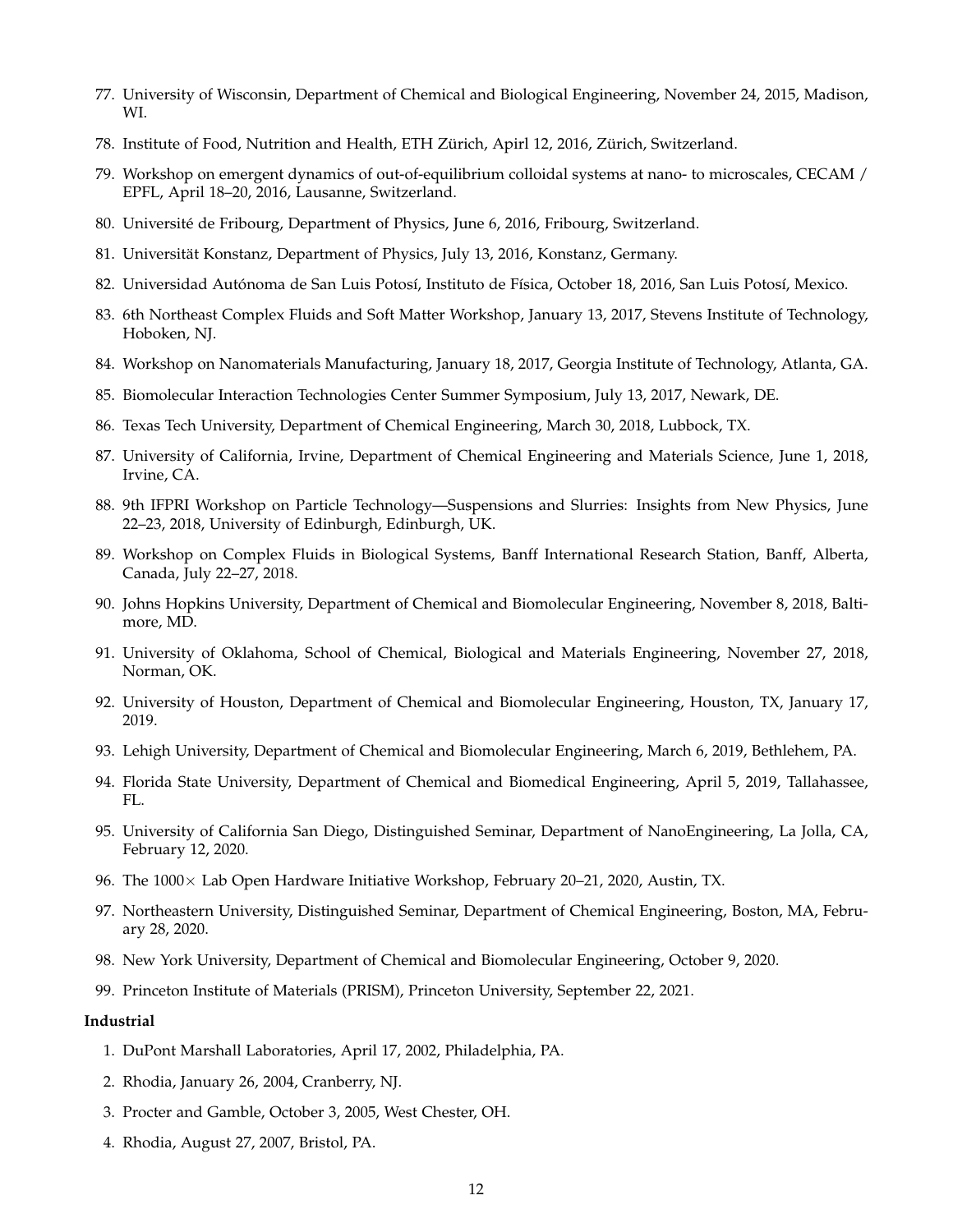- 5. DuPont Experimental Station, September 10, 2008, Wilmington, DE.
- 6. International Fragrances and Flavors, February 24, 2009, Union Beach, NJ.
- 7. Procter and Gamble, September 18, 2009, West Chester, OH.
- 8. Syngenta Crop Protection, February 2, 2011, Greensboro, NC.
- 9. International Fragrances and Flavors, July, 2011, Union Beach, NJ.
- 10. Genentech, June 4, 2012, South San Francisco, CA.
- 11. Abbott Nutrition, January 25, 2013, Columbus, OH.
- 12. International Fragrances and Flavors, February 20, 2013, Union Beach, NJ.
- 13. Unilever, 5th Unilever-RSC symposium, September 13, 2014, Shanghai, China.
- 14. ExxonMobil, November 24, 2014, Annandale, NJ.
- 15. Janssen Pharmaceutical, March 10, 2015, Spring House, PA.
- 16. DuPont Experimental Station, May 13, 2015, Wilmington, DE.
- 17. Genentech, December 9, 2015, South San Francisco, CA.
- 18. Dow, January 28, 2016, Collegeville, PA.
- 19. Schlumberger, June 14, 2016, Cambridge, UK.
- 20. Nestlé, June 22, 2016, Lausanne, Switzerland.

#### **Plenary Talks**

- 1. "Overcoming kinetic barriers to self-assembly: Field-directed colloidal phase transitions," 2nd Annual ISS Research and Development Conference, American Astronautical Society, July 15-17, 2013, Denver, Colorado.
- 2. "Directing colloidal self-assembly," Area Plenary: Interfacial Phenomena, 2016 AIChE Annual Meeting, November 13–17, 2016, San Francisco, CA.
- 3. "Microrheology's place in the rheologist's toolbox," 88th Annual Society of Rheology Meeting, February, 2017, Tampa Bay, FL.

#### **Invited and Keynote Conference Presentations**

- 1. "Nano- and micromechanical spectroscopy of cytoskeletal and extracellular matrix polymers," Symposium on Nanoscale Imaging of Biological Surfaces, 225th ACS National Meeting, March 23-27, 2003, New Orleans, LA.
- 2. "Probing the micromechanics and nanoscale interactions of particulate gels using optical tweezers," 2004 AIChE Annual Meeting, November 9, 2004, Austin, TX.
- 3. "Bending colloidal aggregates with light: the micromechanics of particulate gels" Symposium on Colloidal Materials, 2006 Materials Research Society Spring Meeting, April 20, 2006, San Francisco, CA.
- 4. "Colloidal interactions at the oil-water interface," Drops and Bubbles Session, 3rd Australian Colloid and Interface Science Symposium, February 4-8, 2007, Sydney, Australia.
- 5. "Hydrogel microrheology," Gordon Research Conferences, "Elastomers, Networks, and Gels," July 15-19, 2007, Colby-Sawyer College, New London, NH.
- 6. "Direct measurements of the effects of salt and surfactant on interaction forces between colloidal particles at water-oil interfaces," 2007 AIChE Annual Meeting, November 6, 2007, Salt Lake City, UT.
- 7. "Active microrheology of colloidal suspensions," Gordon Research Conferences, "Polyelectrolyte, Macromolecular and Colloidal Solutions," February, 2008, Ventura, CA.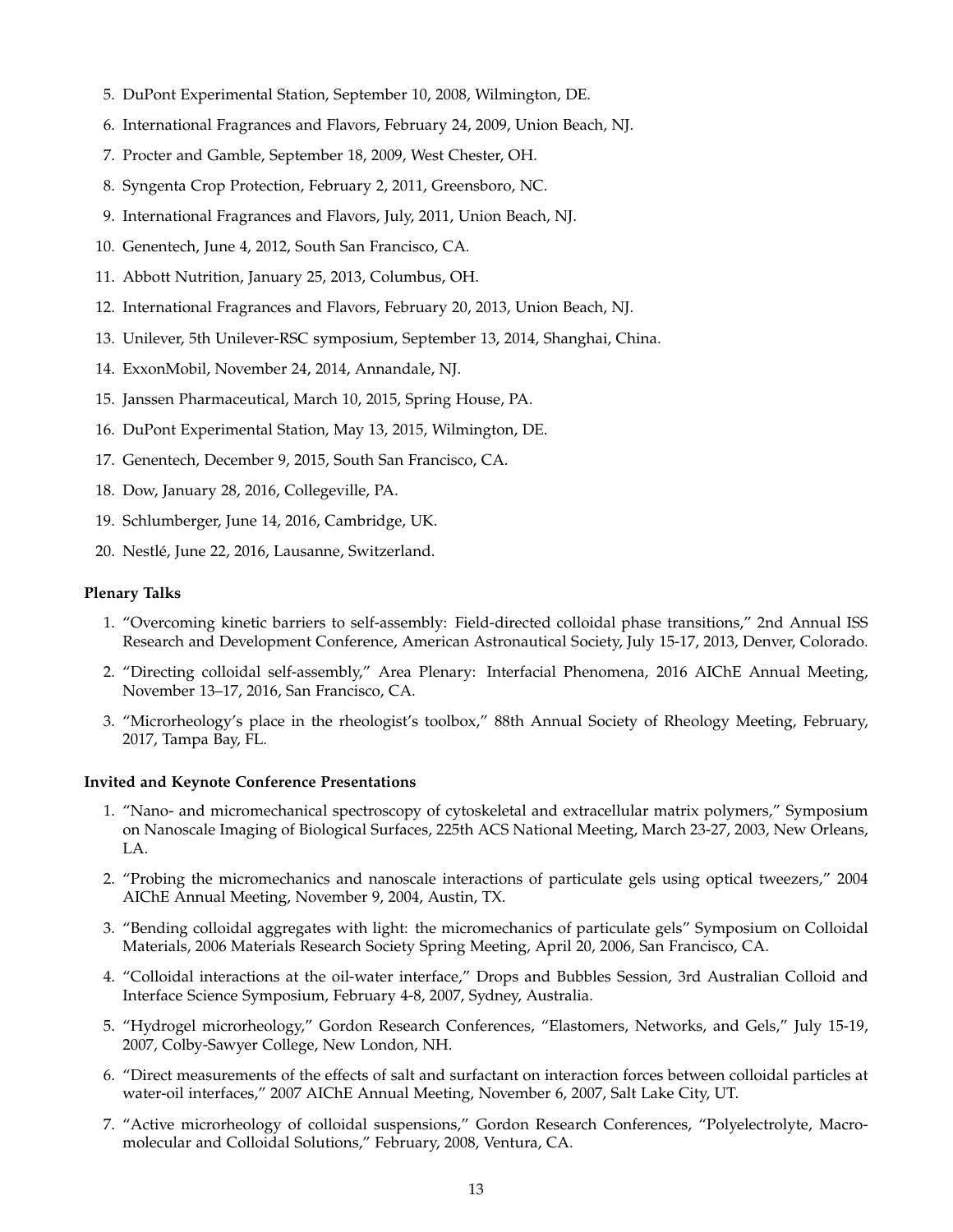- 8. "Microrheology of the liquid-solid transition during gelation," International Symposium on Applied Rheology, May 15, 2008, Seoul, Korea.
- 9. "Microrheology and rapid screening of therapeutic hydrogelators," Joint meeting of the Belgian Group of Rheology and Dutch Rheological Society, April 22, 2009, Rotterdam, The Netherlands.
- 10. "Microrheology of hydrogelation and its application to high-throughput screening," EU SoftComp Annual Meeting, May 6, 2009, Venice, Italy.
- 11. "Colloidal interactions at a liquid-liquid interface," International Association of Colloid and Interface Science / ACS Colloids and Surface Science Symposium joint meeting, June 16, 2009, New York, NY.
- 12. "Non-linear microrheology of colloidal suspensions," 5th Pacific Rim Conference on Rheology, August 1-6, 2010, Sapporo, Japan.
- 13. "Complex fluid microrheology," Four invited lectures for the XXIII Encuentro de Ciencia y Tecnología de Fluidos Complejos, August 16-20, 2010, San Luis Potosí, Mexico.
- 14. "Non-linear rheology at the micro-scale," 82nd Society of Rheology meeting, October 24-28, 2010, Santa Fe, NM.
- 15. "Field-directed assembly of nanoparticles," 5th Asian Particle Technology Symposium, July 2-5, 2012, Singapore.
- 16. "High-throughput viscosity measurements using microfluidics-based microrheology," Biological & Pharmaceutical Complex Fluids meeting, July 30-August 3, 2012, Tomar, Portugal.
- 17. "Nanoparticle directed assembly using electric fields," Annual Meeting of the American Electrophoresis Society (AES), October 28-November 1, 2012, Pittsburgh, PA.
- 18. "Self- and directed-assembly of nanoparticles," ITT/Vanguard: Next, December 6-7, 2012, Seattle, WA.
- 19. "Directing the path of colloidal assembly for functional nanomaterials," Physics of Colloids in External Fields, March 5-7, 2013, Mainz, Germany.
- 20. "Overcoming kinetic barriers to self-assembly using directing fields," Symposium on Remotely Controlled Colloids and Interfaces, 245th ACS National Meeting, April 7–11, 2013, New Orleans, LA.
- 21. "Directed assembly of oriented ellipsoidal colloids to control acoustic phonon transport," Symposium on Anisotropic Colloids: Synthesis, Fabrication, Assembly, and Applications, 246th ACS National Meeting, September 8-12, 2013, Indianapolis, IN.
- 22. "The mechanics of non-spherical, shape-changing endoskeletal droplets," Symposium on Particles, Colloids and Drops, 246th ACS National Meeting, September 8-12, 2013, Indianapolis, IN.
- 23. "Self-assembly by a field-directed colloidal phase transition," International Soft Matter Conference, Rome, Italy, September 16–19, 2013.
- 24. "Moving charges to order particles: The disorder-order transition of dielectrophoretic colloidal assembly," American Electrophoresis Society, September 30, 2013, Milwaukee, WI.
- 25. "Nanoparticle directed self-assembly," Department of Chemical and Biomolecular Engineering Annual Research Symposium keynote talk, University of Delaware, Newark, DE, January 29, 2014.
- 26. "Overcoming kinetic barriers to self-assembly," International Space Station Workshop, American Physical Society Annual Meeting, Denver, CO, March 2, 2014.
- 27. "Microrheology of protein solutions," Biological & Pharmaceutical Complex Fluids II meeting, Durham, NC, August 9-14, 2014.
- 28. "Hydrogel microrheology," Gordon Research Conferences, "Macromolecular Materials," January, 2015, Ventura, CA.
- 29. "Electrostatic repulsion between colloids at the oil-water interface," Symposium on Particles at Interfaces, 249th ACS National Meeting, Denver, Colorado, March 22–26th, 2015.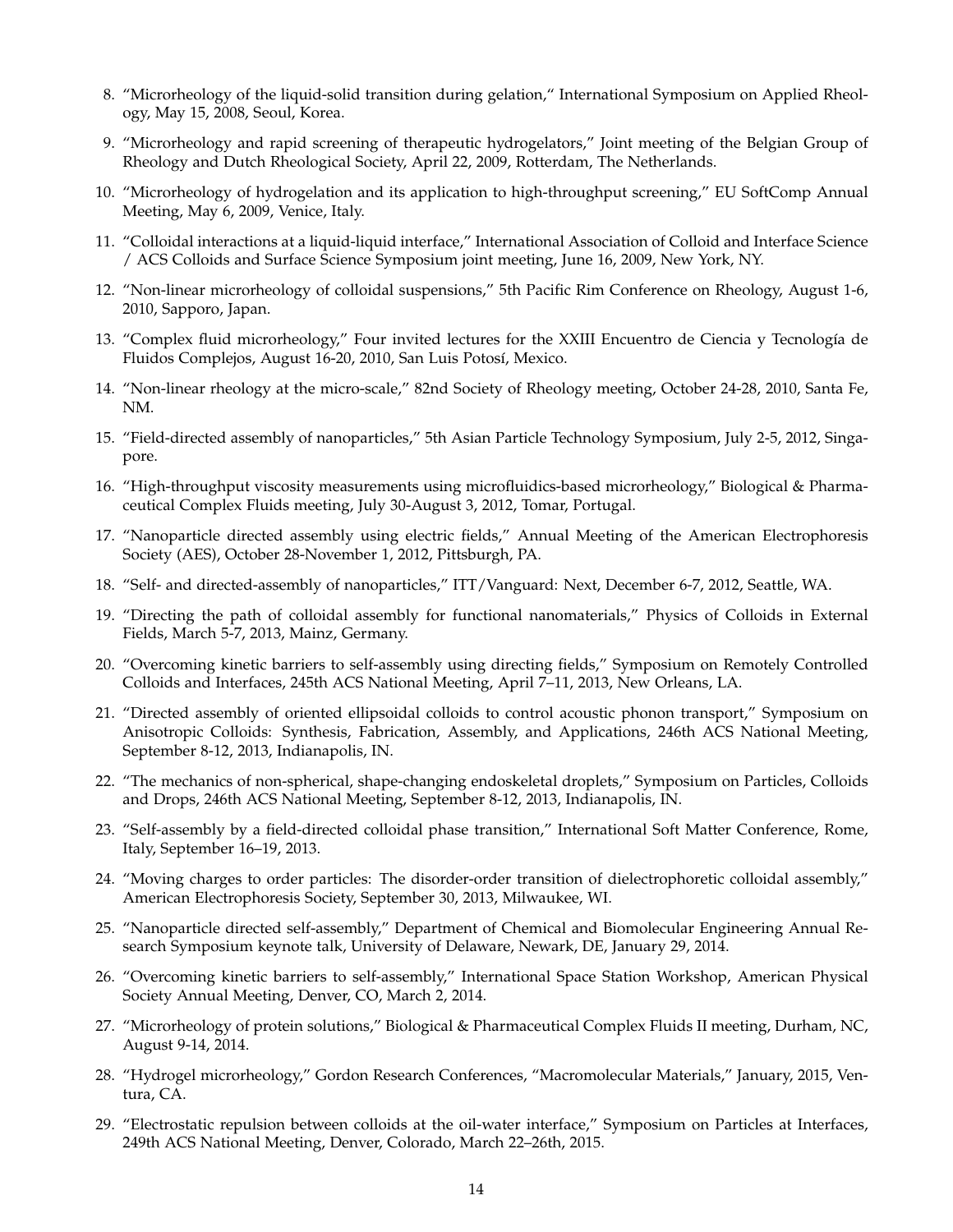- 30. "Assembly and Buckling of Self-Assembled Colloidal Columns," 15th International Association of Colloid and Interface Scientists, Mainz, Germany, May 24–28, 2015.
- 31. "Directing colloidal self-assembly with toggled fields," 18th Swiss Soft Days, Zürich, Switzerland, March 30, 2016.
- 32. "Rheology's role in developing new medicines that save lives," 20th Meeting of the European Society of Rheology, Switzerland, March 31–April 1, 2016.
- 33. "Endoskeletal droplets: Anisotropic emulsions with internal structure," 7th International Colloids Conference, Barcelona, Spain, June 18–21, 2017.
- 34. "Anisotropic, stimuli responsive endoskeletal emulsions," Symposium BM02: Multiphase Fluids for Materials Science–Droplets, Bubbles and Emulsions, MRS Fall Meeting, Boston, MA, November 27–December 1, 2017.
- 35. "Overcoming Kinetic Bottlenecks of Colloidal Self-Assembly," Session Y32: Condensed Matter Experiments on the ISS, American Physical Society March Meeting 2018, Los Angeles, California, March 5–9, 2018.
- 36. "Scalable directed self-assembly of metamaterials from nanoparticles," Materials and Manufacturing for Advanced Photonics (MMAP), 2018 IEEE Research and Applications of Photonics In Defense Conference (RAPID), Miramar Beach, FL, August 21–24, 2018.
- 37. "Colloidal gel elasticity arises from the packing of locally glassy clusters," 33rd conference of the European Colloid and Interface Society, Leuven, Belgium, September 9–14, 2019.
- 38. "InSPACE-4: Kinetics of nanoparticle self-assembly in directing fields," ISS Increment 65 Science Symposium, June 22–24, 2021.

#### **Technical Presentations, last three years**

Listed are technical presentations by myself and members of my research group.

- 160. T. A. Prileszky and E.M. Furst, "Assembling anisotropic interfacial structures from endoskeletal droplets," Poster presentation at Gordon Research Conference in Colloidal, Macromolecular, and Polyelectrolyte Solutions, February 7–12, 2016, Ventura, CA.
- 161. T. A. Prileszky and E. M. Furst, "Assembling anisotropic interfacial structures from endoskeletal droplets," Gordon Research Seminar in Colloidal, Macromolecular, and Polyelectrolyte Solutions, February 6–7, 2016, Ventura, CA.
- 162. M. A. Woldeyes, C. Calero-Rubio, V. I. Razinkov, E. M. Furst and C. J. Roberts, "How predictive are proteinprotein interactions of elevated viscosity for protein solutions," 251st ACS National Meeting , March 13-17, 2016, San Diego, CA.
- 163. T. A. Prileszky and E. M. Furst, "Magnetically functionalized endoskeletal droplets," 90th ACS Colloid & Surface Science Symposium, Jun 5–8, 2016, Cambridge, MA. *Langmuir student poster award*
- 164. T. A. Prileszky and E. M. Furst, "Hierarchical emulsion networks from endoskeletal droplets," 90th ACS Colloid & Surface Science Symposium, Jun 5–8, 2016, Cambridge, MA.
- 165. M. A. Woldeyes, V. I. Razinkov, E. M. Furst and C. J. Roberts, "Comparison of protein-protein interactions across light scattering platforms, and as a predictor of elevated viscosity," Biomolecular Interaction Technologies Center (BITC) Summer Symposium, July 12, 2016, Newark, DE.
- 166. E. M. Furst and K. A. Whitaker, "Bond rupture between colloidal particles in a depletion gel," XVII International Congress on Rheology, August 8-13, 2016, Kyoto, Japan.
- 167. M. A. Woldeyes, V. I. Razinkov, E. M. Furst, and C. J. Roberts, "Examining protein-protein interactions and solution viscosities from low to high protein concentrations" (poster), Innovation Day 2016, Chemical Heritage Foundation, September 12-13, 2016, Philadelphia, PA.
- 168. E. M. Furst, L. L. Josephson, D. L. Leiske and W. J. Galush, "Microrheology of monoclonal and bispecific antibodies," AIChE Annual Meeting, November 13–17, 2016, San Francisco, CA.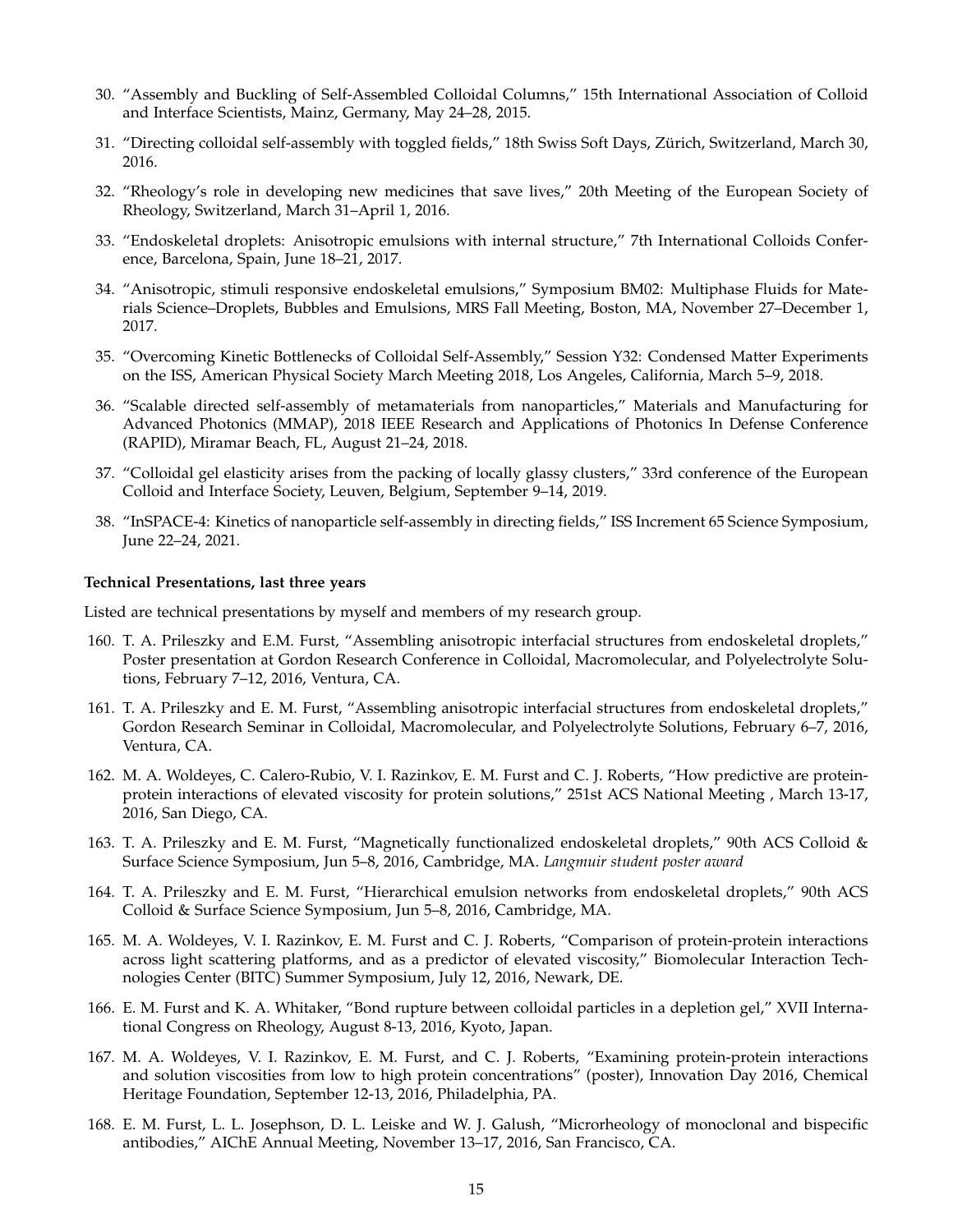- 169. T. A. Prileszky and E. M. Furst, "Hierarchical emulsion networks from endoskeletal droplets," 2016 AIChE Annual Meeting, November 13–17, 2016, San Francisco, CA.
- 170. K. A. Dennis, Yan Gao, Alhad Phatak, and Eric M. Furst, "High-pressure linear viscoelasticity measurements of polymer solutions and gels" Poster presentation, 88th Annual Society of Rheology Meeting, February, 2017, Tampa Bay, FL.
- 171. M. A. Woldeyes, L. L. Josephson, D. L. Leiske, W. J. Galush, and E. M. Furst, "Small volume screening of bispecific antibody solution viscosities," 253rd ACS National Meeting , April 2-6, 2017, San Francisco, CA.
- 172. E. M. Furst, M. A. Woldeyes, L. L. Josephson, D. L. Leiske, W. J. Galush, "Microrheology of monoclonal antibodies," Annual European Rheology Conference, April 3-6, 2017, Copenhagen, Denmark.
- 173. T. A. Prileszky and E. M. Furst, "Designing functional emulsions with internal structure," 91st ACS Colloid and Surface Science Symposium, Jul 9–12, 2017, New York, NY.
- 174. T. A. Prileszky, D Traini, P Young, P. T. Spicer, and E. M. Furst, "Non-spherical aerosol droplets with internal structure," 91st ACS Colloid and Surface Science Symposium, Jul 9–12, 2017, New York, NY.
- 175. H. Kim, Y. Cang, G. Fytas, and E. M. Furst, "Directed self-assembly of dicolloids into phononically active crystals", ACS Colloid and Surface Science Symposium, July 9–12, 2017, New York, NY.
- 176. E. M. Furst, "Structure, elasticity, and non-equilibrium state diagram of depletion gels," 89th Annual Society of Rheology Meeting, October, 2017, Denver, Colorado.
- 177. K. A. Dennis and E. M. Furst, "High-pressure linear viscoelasticity measurements of polymer solutions and gels," 89th Annual Society of Rheology Meeting, October, 2017, Denver, Colorado.
- 178. T. A. Prileszky and E. M. Furst, "Modifying shaped emulsions with magnetic nanoparticles,Ó 2017 MRS Fall meeting, November 26–December 1, 2017, Boston, MA.
- 179. T. A. Prileszky, D. Traini, P. Young, P. T. Spicer, and E. M. Furst, "Shaped aerosol droplets with single-crystal internal structures," Gordon Research Seminar: Colloidal, Macromolecular, and Polyelectrolyte Solutions, February 3, 2018, Ventura, CA.
- 180. T. A. Prileszky, D. Traini, P. Young, P. T. Spicer, and E. M. Furst, "Shaped aerosol droplets with single-crystal internal structures," Gordon Research Conference: Colloidal, Macromolecular, and Polyelectrolyte Solutions, February 4–9, 2018, Ventura, CA.
- 181. H. Kim, E. M. Furst, Y. Cang, E. Kang, B. Graczykowski, G. Fytas, M. Secchi, M. Montagna, and R. D. Priestley, "Direct observation of polymer surface mobility via nanoparticle vibration," APS March Meeting, March 5–9, 2018, Los Angeles, CA.
- 182. E. M. Furst, M. Woldeyes, L. L. Josephson, D. Leiske, W. J. Galush, "Small volume screening of antibody solution viscosities," 255th ACS National Meeting, March 18–22, 2018, New Orleans, LA.
- 183. H. Kim, G. Fytas and E. M. Furst, "Phononic properties of self-assembled nanodicolloid crystal," 92nd ACS Colloid and Surface Science Symposium, June 10–13, 2018, State College, PA.
- 184. T. A. Prileszky and E. M. Furst, "Reversible deposition of responsive colloids," 92nd ACS Colloid and Surface Science Symposium, June 10–13, 2018, State College, PA.
- 185. K. A. Dennis, Y. Gao, A. Phatak, E. M. Furst, "High-pressure linear viscoelasticity measurements of polymer solutions and gels", 92nd ACS Colloid and Surface Science Symposium, June 10-13, 2018, State College, PA.
- 186. C. V. Wood, V. I. Razinkov, W. Qi, E. M. Furst, and C. J. Roberts, "Combined effects of temperature and compression/dilation of an air-water interface on therapeutic protein aggregation," 92nd ACS Colloid and Surface Science Symposium, June 10-13, 2018, State College, PA.
- 187. K. A. Dennis, Y. Gao, A. Phatak, E. M. Furst, "High-pressure linear viscoelasticity measurements of polymer solutions and gels," 90th Annual Society of Rheology Meeting, October, 2018, Houston, Texas.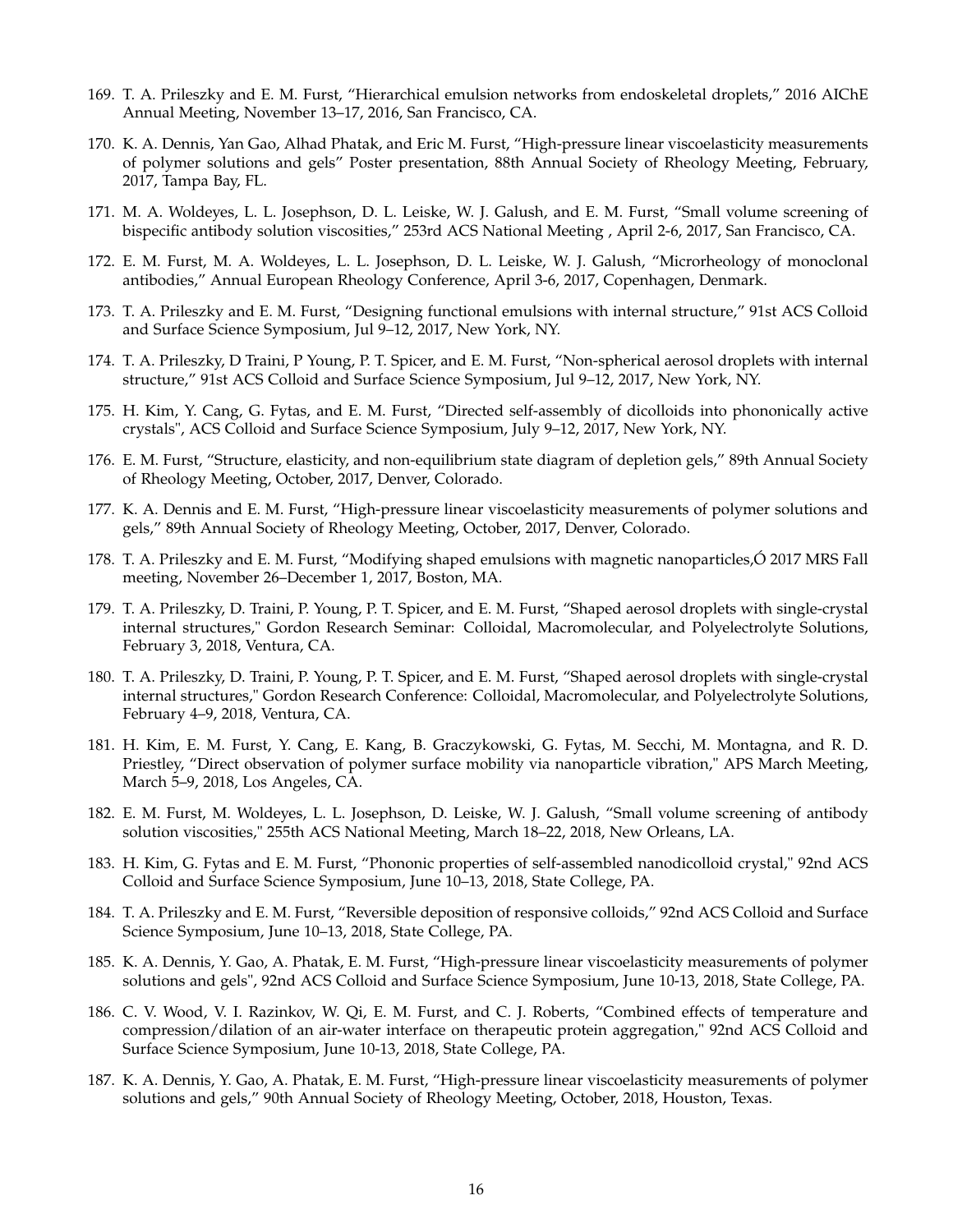- 188. K. A. Dennis, Y. Gao, A. Phatak, E. M. Furst, "The design and operation of a high-pressure DWS microrheology experiment," Poster presentation, 90th Annual Society of Rheology Meeting, October, 2018, Houston, TX.
- 189. H. Kim and E. M. Furst, "Directed self-assembly for anisotropic phononic materials," Winter School 2019 Nanomaterials for Energy Storage and Conversion, February 3-9, 2019, Tel Aviv University, Tel Aviv, Israel.
- 190. H. Kim, E. M. Furst, "Emergent dynamics of paramagnetic suspensions under toggled magnetic fields," American Physical Society, March 4-8, 2019, Boston, MA, USA – *First place GSOFT poster winner*
- 191. H. Kim, E. Kang, B. Graczykowski, R. D. Priestley, E. M. Furst, G. Fytas, "Dramatic modification of nanoparticle surface mobility in polymer colloids with a core-shell structure," APS March Meeting, March 4-8, 2019, Boston, MA, USA
- 192. H. Kim, E. M. Furst, B. Djafari-Rouhani, Z. Wang, G. Fytas, "Understanding anisotropic phononic bandgap of colloidal crystals," 5th International Conference on Phononic Crystals/ Metamaterials, Phonon Transport, Topological Phononics, June 3-7, 2019, Tucson, AZ, USA
- 193. E. M. Furst, "Building, bending, and breaking colloidal microstructures with optical tweezers," SPIE Optical Trapping and Optical Micromanipulation XVI symposium, August 11, 2019, San Diego, CA.
- 194. Y.-J. Lin, J. Horner, B. Illie, C. Mourafetis, M. L. Lynch, E. M. Furst, N. J. Wagner, "The role of molecular and structural elasticity in sprayable yield-stress fluids," 91st Annual Society of Rheology Meeting, October, 2019, Raleigh, NC.
- 195. K. A. Dennis, S. C. Brown, N. J. Wagner, E. M. Furst, "Particle dynamics and structure development during paint drying," 91st Annual Society of Rheology Meeting, October, 2019, Raleigh, NC.
- 196. Y. Luo, Y. -F. Lee, K. A. Dennis, S. C. Brown, E. M. Furst, and N. J. Wagner, "One-step, in-situ jamming point measurements by immobilization cell rheometry," 91st Society of Rheology Annual Meeting, October, 2019, Raleigh, NC.
- 197. E. M. Furst, "Cluster model of depletion gel elasticity," Gordon Research Conference on Colloidal, Macromolecular, and Polyelectrolyte Solutions, February 2–7, 2020, Ventura, CA.
- 198. E. M. Furst, "High-throughput rheological measurements with microrheology," The  $1000 \times$  Lab Open Hardware Initiative Workshop, February 20–21, 2020, Austin, TX.
- 199. E. M. Furst, "Contact forces between colloids in particulate gels," Virtual AIChE Annual Meeting, November 16, 2020.

#### **Theses and Student Research Supervised**

**Ph.D. theses supervised** (23 total, current employer is given in parentheses)

- 1. John P. Pantina, Micromechanics of Model Colloidal Aggregates, 5/06 (Ingredion).
- 2. Myung Han Lee, Structure and Microrheology of Particulate Gels, 7/07 (LG Chemical, Korea).
- 3. Ji Yeon Huh, Structure and Dynamics of Colloid-Polymer Solutions, 9/08 (DuPont).
- 4. Travis H. Larsen, Microrheology of Responsive Hydrogels, 10/08 (Halliburton).
- 5. Indira Sriram, Active and Non-linear Microrheology, 1/10 (NIST).
- 6. Manish Mittal, Directed Self-Assembly of Colloidal Particles Using External Fields, 4/10 (Apple).
- 7. Pushkar Lele, Directed Self-Assembly in Electrical and Optical Fields, 5/10 (Chemical Engineering, Texas A&M).
- 8. Bum Jun Park, Interactions, Micromechanics and Applications of Colloidal Particles at Fluid Interfaces, 6/10 (Chemical Engineering, Kyung Hee University, Korea).
- 9. Kelly M. Schultz, High-Throughput Microrheological Characterization of Biocompatible Hydrogelators, 4/11 (Chemical Engineering, Lehigh University).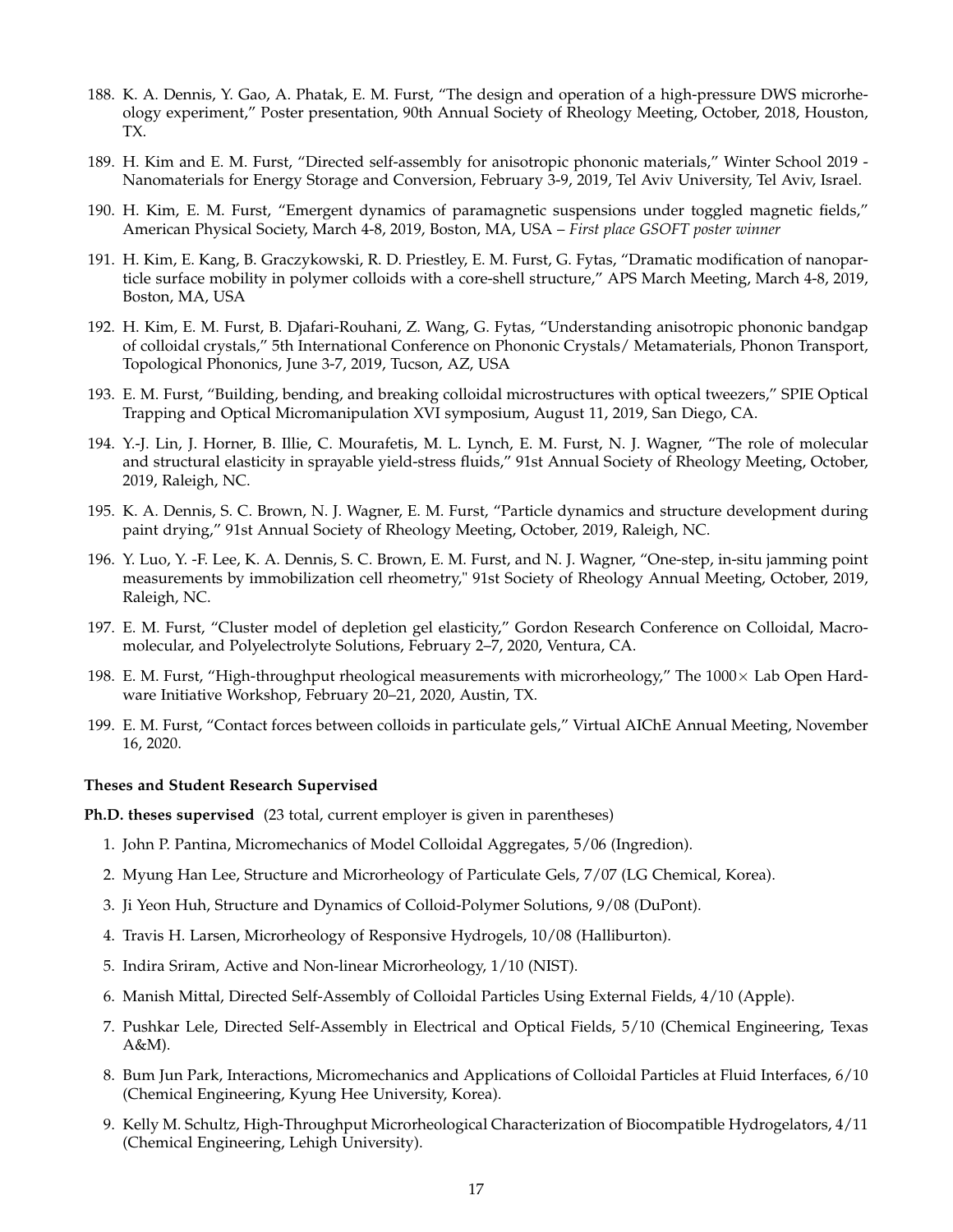- 10. Mark Panczyk (co-advised with Norman Wagner), Directed Self-Assembly of Dicolloid Suspensions, 8/13. (Ingredion)
- 11. Peter Beltramo, Polarization and Self-Assembly of Colloids, 12/13. (Chemical Engineering, University of Massachusetts, Amherst)
- 12. Kathryn Whitaker, Microrheology of Colloidal Glasses and Gels, 4/15 (Dow).
- 13. Jonathan Bauer, Directed Self-Assembly in Toggled Fields, 6/15 (TE Connectivity).
- 14. Lillian Lam Josephson, Microrheology for Protein Therapeutics Development, 11/16 (Ecolab)
- 15. Jillian Emerson (co-advised with Thomas H. Epps III), The Thermodynamics of Polymer Mixtures in Solution and Their Applications in Functional, Microstructured Films, 12/16 (Dow)
- 16. Mahlet Woldeyes (co-advised with Christopher Roberts), Molecular-scale understanding of protein interactions and solution viscosities, 10/18 (Ely Lilly).
- 17. Tamás Prilezsky, Structural programming: Balancing external stress with internal structure in shape-responsive emulsions, 12/18 (postdoc).
- 18. Caitlin Wood (co-advised with Christopher Roberts), Mechanistic insights of protein aggregation at interfaces, 8/20 (Merck)
- 19. Kimberly Dennis, Applications of diffusing wave spectroscopy to complex fluids in industry, 11/20 (Evonik).
- 20. Hojin Kim, Field-directed self-assembly of colloidal particles for engineering phononic materials, (1/21).
- 21. Brian Paul (co-advised with Abraham Lenhoff and Norman Wagner), Protein gels.
- 22. Kenneth Crane-Moscowitz (with Chris Kloxin and Darrin Pochan), Nanomechanics of peptide bundlemers.
- 23. Jason Conradt, Emergent dynamics of colloids in toggled fields.

#### **Master's theses supervised**

- 1. John P. Pantina, Directed Assembly and Micromechanics of Colloidal Gel Backbone Mimics, 8/03.
- 2. Hongguang Huo, Tailoring Cell Adhesion in PEG-polysacharride Hydrogels, 9/06.
- 3. Bum Jun Park. Interactions Between Colloidal Particles at Oil-Water Interfaces, 12/07.
- 4. Meghan Reilly, Enhancing the Mechanical Properties of a MAX1 Hydrogel by Incorporating Lysyl Oxidase, 8/08. Co-advised with J. Schneider (Chemistry and Biochemistry).
- 5. Frances Spinelli, Rheology of Heparin Hydrogels, 11/08.
- 6. Kimberly Dennis, "High-pressure linear viscoelasticity measurements," 10/17.

**Postdoctoral researchers supervised** (15 total, current employer is given in parentheses)

- 1. Dr. Byeong Seok Chae, 2001–2003 (Arryx, Inc.)
- 2. Dr. Chandra Sekhar Palla, 2003–2004 (Unilever)
- 3. Dr. Cecile Veerman, 2004–2005 (DSM, Netherlands)
- 4. Dr. Tristan Williams, 2005–2006
- 5. Prof. Paula Vasquez, 2007–2009 (Applied Mathematics, University of South Carolina)
- 6. Dr. Florian Nettesheim, 2007–2008 (DuPont)
- 7. Dr. John Paul Bir Singh, 2007–2008 (Halliburton)
- 8. Prof. Prachi Thereja, 2010–11 (Chemical Engineering, Indian Institute of Technology Gandhinagar)
- 9. Dr. Whirang Cho, 2010–2012 (NIST)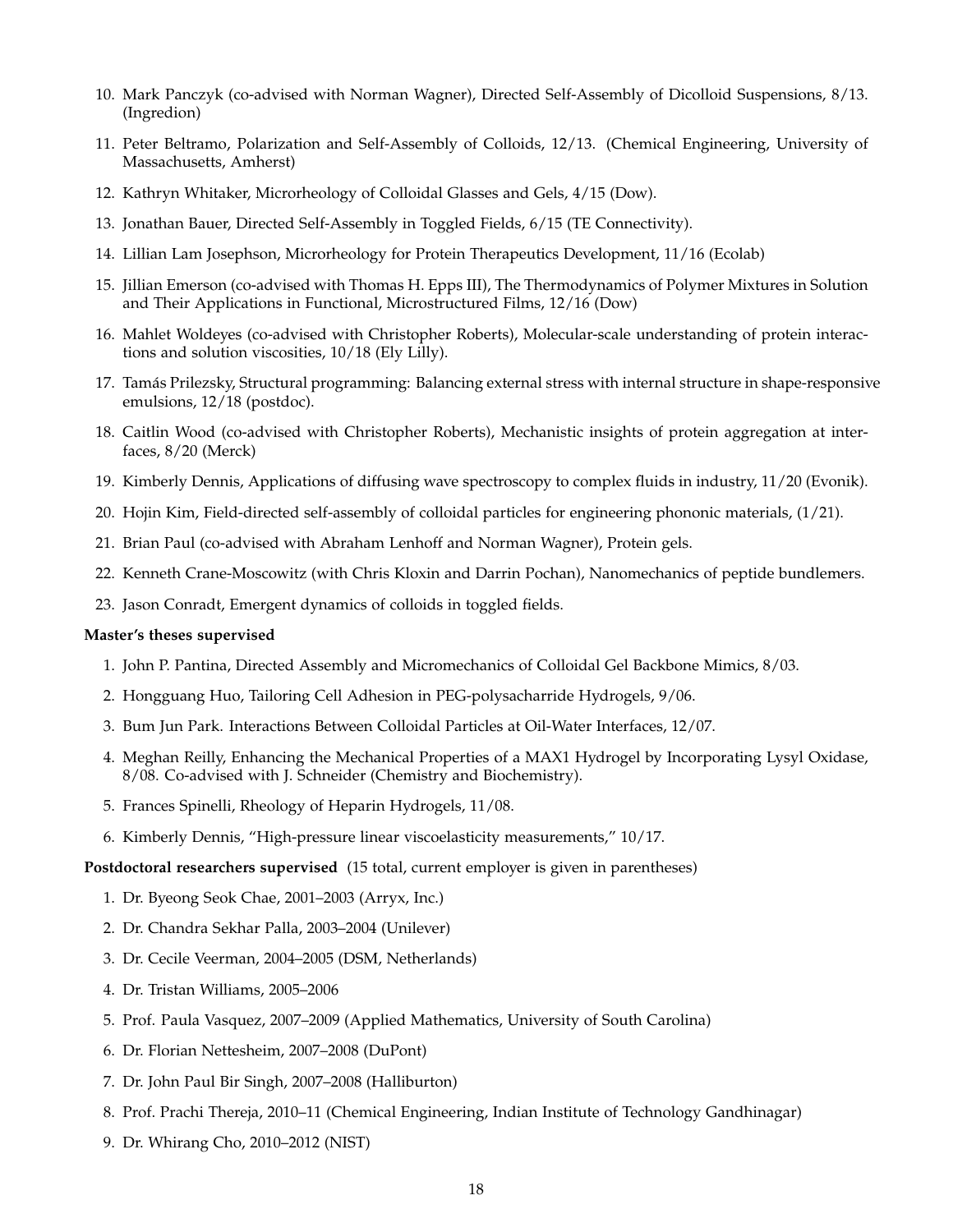- 10. Prof. James Swan, 2011–2013 (Chemical Engineering, MIT)
- 11. Dr. Matthew Shindel, 2011–2013 (Campbell-Alliance)
- 12. Dr. Joel Roevner, 2012–2015 (co-advised with Chris Roberts and Steve Hudson)
- 13. Dr. Yu-Jiun (Nate) Liu, 2018–2020 (with Norman Wagner)
- 14. Dr. Yimin Luo, 2018–2020 (with Norman Wagner)
- 15. Dr. Qi Li, 2020–

**Thesis committees.** I have served on the following thesis committees at the University of Delaware. The primary advisor is given in parentheses.

- 1. Brian Lefebvre, PhD 2002 (Robinson)
- 2. Sudhir Shenoy, PhD 2003 (Wagner)
- 3. Kapil Mayawala, MS 2003 (Edwards)
- 4. Belgin Baser, PhD 2004 (Kaler)
- 5. Erde Can, PhD 2004, Materials Science and Engineering (Wool)
- 6. Yamaira Gonzalez, PhD 2004 (Kaler)
- 7. Lakshmi Krishnamurtha, PhD 2005 (Wagner)
- 8. Ronald Egres, PhD 2005 (Wagner)
- 9. Bryan Berger, PhD 2006 (Kaler/ Lenhoff)
- 10. Yakov Lapitsky, PhD 2006 (Kaler)
- 11. Gaurav Arora, PhD 2006 (Sandler)
- 12. Kim Goodwin, PhD 2007 (Edwards)
- 13. Le Zhang, PhD 2007, Materials Science and Engineering (Kiick)
- 14. Travis Hogdon, PhD 2008 (Kaler)
- 15. Volha Lazouskaya, PhD 2008, Plant and Soil Sciences (Jin)
- 16. Erik S. Welf, PhD 2009 (Ogunnaike)
- 17. Matthew Helgeson, PhD 2009 (Wagner/ Kaler)
- 18. Naa Teokor McFarlane, PhD 2009 (Wagner/ Kaler)
- 19. Monica Branco, PhD 2009 (Wagner/ Schneider)
- 20. Dennis Kalman, PhD 2010 (Wagner)
- 21. Jason McMullan, PhD 2010 (Wagner)
- 22. Nathan Hould, PhD 2011 (Lobo)
- 23. Kory Blocker, PhD 2011 (Sullivan)
- 24. Wen-Shiue (Owen) Young, PhD 2012 (Epps)
- 25. Aaron Baldwin, PhD 2012, Materials Science and Engineering (Kiick)
- 26. Brett Guralnick, PhD 2012 (Mackay)
- 27. Carrie Street, PhD 2012 (Wagner)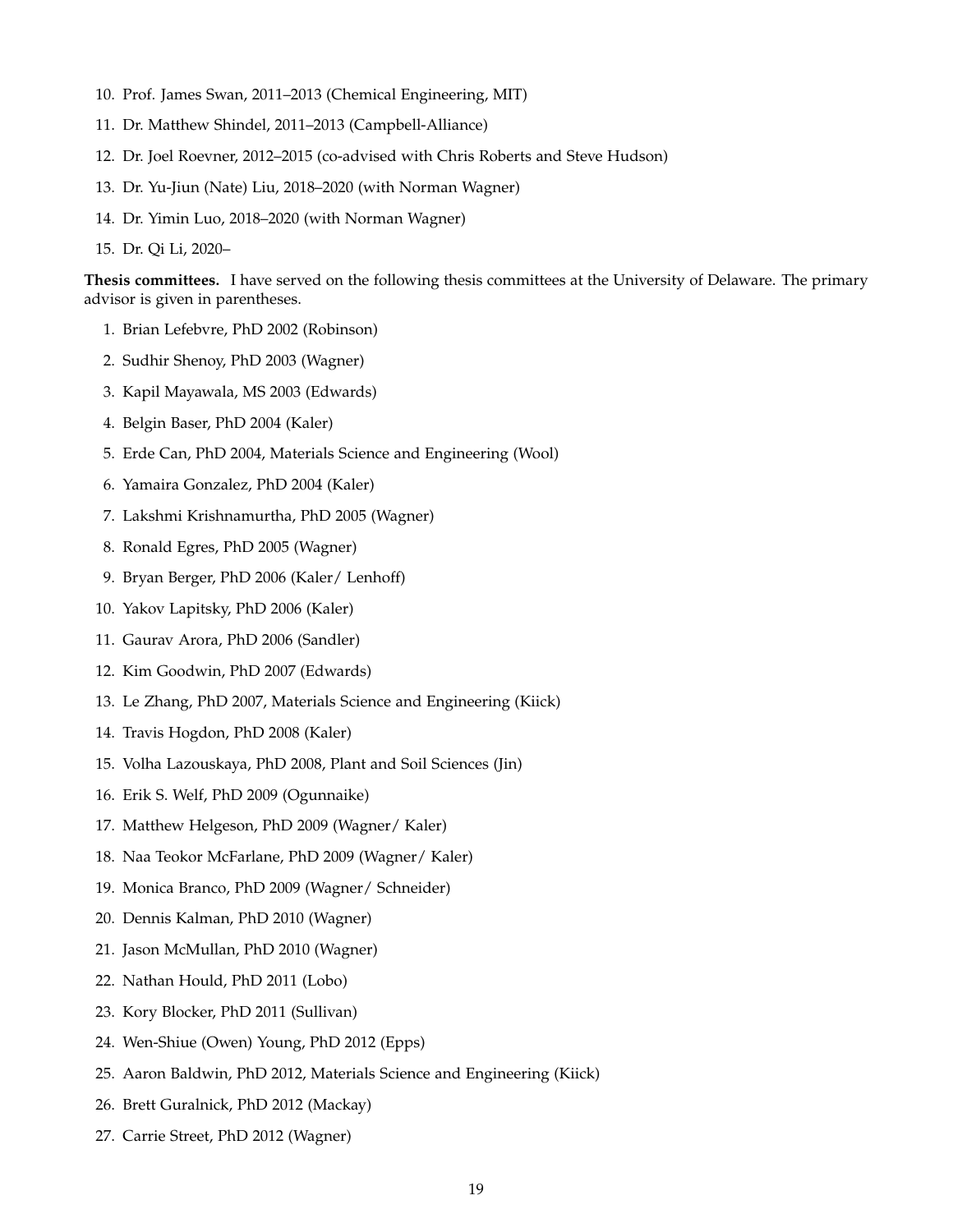- 28. Jeong-Jae Wie, PhD 2012 (Mackay)
- 29. Abbygail Foster, PhD 2014 (Sullivan)
- 30. A. Kate Gurnon, PhD 2014 (Wagner)
- 31. Elizabeth Kelley, PhD 2014 (Epps and Sullivan)
- 32. Sarah Mastroianni, PhD 2014 (Epps)
- 33. P. Douglas Godfrin, PhD 2015 (Wagner)
- 34. Matthew J. Armstrong, PhD 2015 (Wagner and Beris)
- 35. Alex Apostolidis, PhD 2015 (Beris)
- 36. Gregory Barnett, PhD 2015 (Roberts)
- 37. Angela Holmburg, PhD 2015 (Epps)
- 38. Colin Cwalina, PhD 2015 (Wagner)
- 39. Ming Luo, PhD 2016 (Epps)
- 40. Roddel Remy, PhD 2016, Materials Science and Engineering (Mackay)
- 41. Jingsi Gao, PhD 2017 (Wagner)
- 42. Michelle Calabrese, PhD 2017 (Wagner)
- 43. P. Masafu Mwasame, PhD 2017 (Beris and Wagner)
- 44. Ryan Murphy, PhD 2017 (Wagner)
- 45. Cesar Calero-Rubio, PhD 2017 (Roberts)
- 46. Ru Xie, PhD 2018 (Wagner)
- 47. Andrew Zgorski, PhD 2018, Physics (Lyman)
- 48. Stijn Koshari, PhD 2018 (Lenhoff and Wagner)
- 49. Thomas Gartner, PhD 2019 (Jayaraman)
- 50. Melody Morris, PhD 2019 (Epps)
- 51. Jeffrey Horner, PhD 2020 (Beris and Wagner)
- 52. Julie Hipps, PhD 2020 (Wagner)

**Thesis committees and juries at other universities.** I have served on the following thesis committees at other universities. The institution and primary advisor is given in parentheses.

- 1. Sven Reynaert, PhD 2007 (Katholieke Universiteit Leuven, Belgium, Advisor: J. Vermant)
- 2. Jonathan Chi Kuen Foong, PhD 2008 (University of Melbourne, Australia, Advisor: P. Scales)
- 3. Elia Boonen, PhD 2009 (Katholieke Universiteit Leuven, Belgium, Advisors: P. Moldernaers and P. van Puyvelde)
- 4. Thesis examiner, Department of Chemical Engineering, McGill University, Montreal, Canada, 2010.
- 5. Ryan DePuit, PhD 2011 (Department of Chemical Engineering, University of California Santa Barbara, Advisor: Todd Squires).
- 6. Siddharth Kulkarni, PhD 2017 (Department of Chemical Engineering, IIT Ghandinagar, Advisor: Prachi Thareja)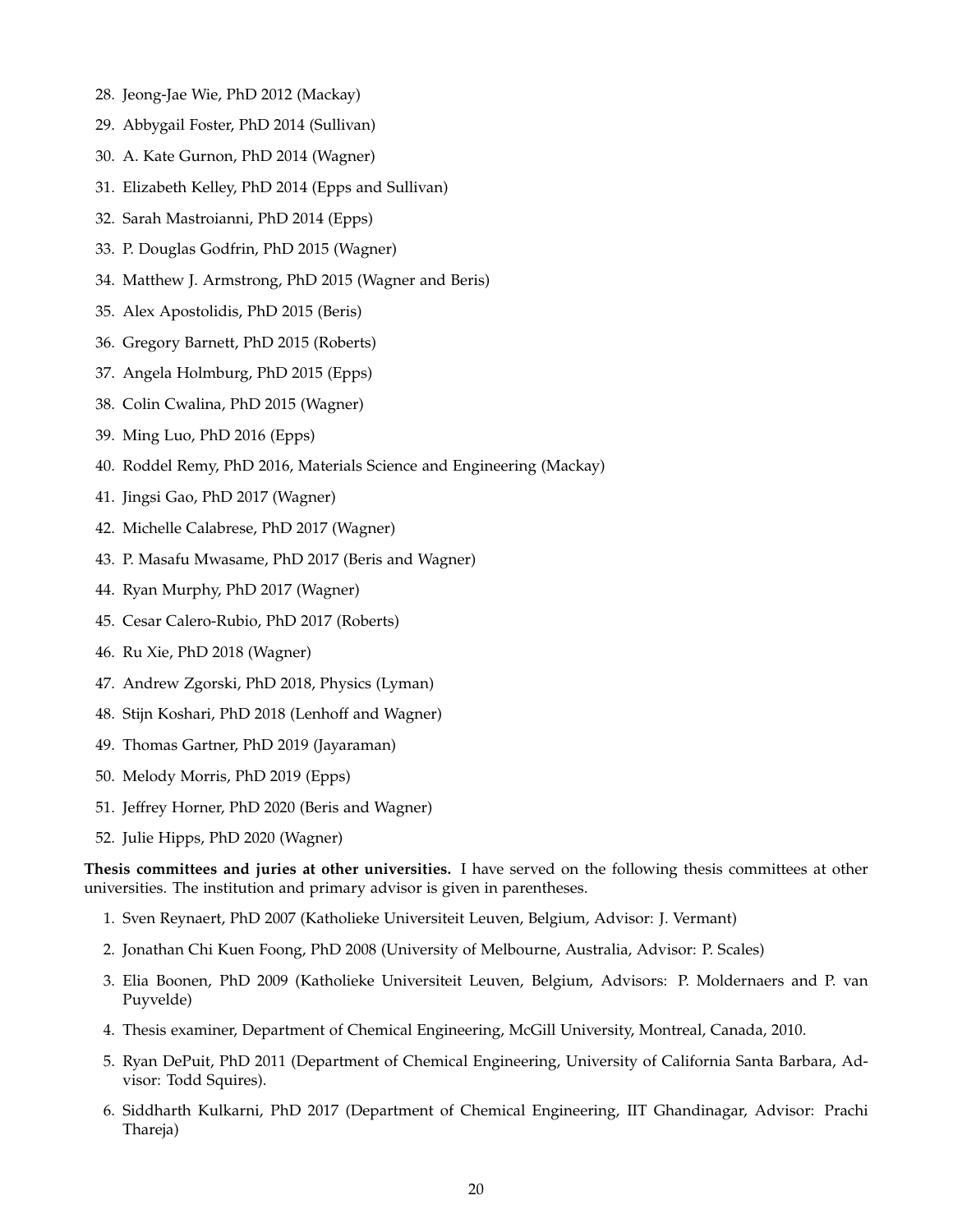7. Francesco Bonacci, PhD 2019 (Université Paris-Est, Marne-la-Vallée, France, Main supervisor: Xavier Chateau, Co-supervisors: Anaël Lemaître, Julie Goyon)

# *Other juries and committees*

1. Olivia Du Roure, Habilitation à Diriger des Recherches, 2014 (ESPCI, Paris)

### **Graduate advising for interdisciplinary training programs**

*Chemistry-Biology Interface Program (6 week rotation in laboratory)*

- 1. Erin Cullison, Biology, Fall 2004.
- 2. Meghan Reilly, Chemical Engineering, Spring 2006.

# **Undergraduate Research Experiences Supervised**

#### *Honors Theses*

- 1. John Bishop, "Development of an optical trap microrheometer using video microscopy," (BChE, 2003; PhD 2008, Princeton).
- 2. Brian Bush, "Optical trapping as a means to study dense colloidal suspensions" (BChE, 2003; PhD 2009, Berkeley).
- 3. Richard Dombrowski, "Novel microfluidic separations" (BChE, 2003; PhD 2007, University of Queensland).
- 4. Becky Gable, "Surface chemistry dependence of microrheological measurements" (BChE, 2006). Recognized by Sigma Xi Undergraduate Thesis Award (one of three awarded University-wide in 2006.)
- 5. Matthew Rosborough, "Nonlinear Microrheology and Micromechanics" (BChE, 2007).
- 6. Eric Bennung, "Structural Transitions of Magnetorheological Fluids in Microgravity" (BChE, 2009).
- 7. Alexandra Bayles, "Micromechanics of Anisotropic Partially Crystalline Emulsions," (BChE, 2013; PhD UC Santa Barbara). Recognized by Goldwater Scholarship and Sigma Xi Undergraduate Thesis Award (one of three awarded University-wide in 2013.)
- 8. Kaelan Reed, "Dielectrophoretic Assembly of Colloids in Toggled AC Fields" (BChE, 2017).
- 9. Tyler Gaeman, "Effects of Petrolatum Concentration on Petrolatum-Based Yield Stress Fluid Contact Angles and Adsorption Properties with Linear Alkane Liquid Interface" (BChE, 2020)

*Senior Research Projects*

- 1. Javier Salcedo, "Design of microfluidic channels for separations" (BChE, 2003)
- 2. Jed Johnhope, "Microrheology of organogels and PEO networks" (BChE, 2003)
- 3. Steven Kestel, "Microfluidic separations" (BChE, 2004)
- 4. Phuong Nguyen, "Microrheology of ballistic gelatin" (BChE, 2005)
- 5. Andrew Marshall, "Microrheology and micromechanics of colloidal suspensions" (BChE, 2005)
- 6. Michael Boyle, "Preparing asymmetric nanoscale magnetic and non-magnetic particles" (BChE, 2009)
- 7. Yifei Liu, "Directed assembly of paramagnetic colloids in pulsed magnetic fields" (BChE, 2013; PhD University of Wisconsin)

*Undergraduate Research Students Advised*

- 1. Jennifer O'Donnell (BS 2002, Bucknell University)
- 2. Vincent Buerger (BChE 2007)
- 3. Drew Amis (BChE 2007)
- 4. Jonathan Edwards (BChE 2007)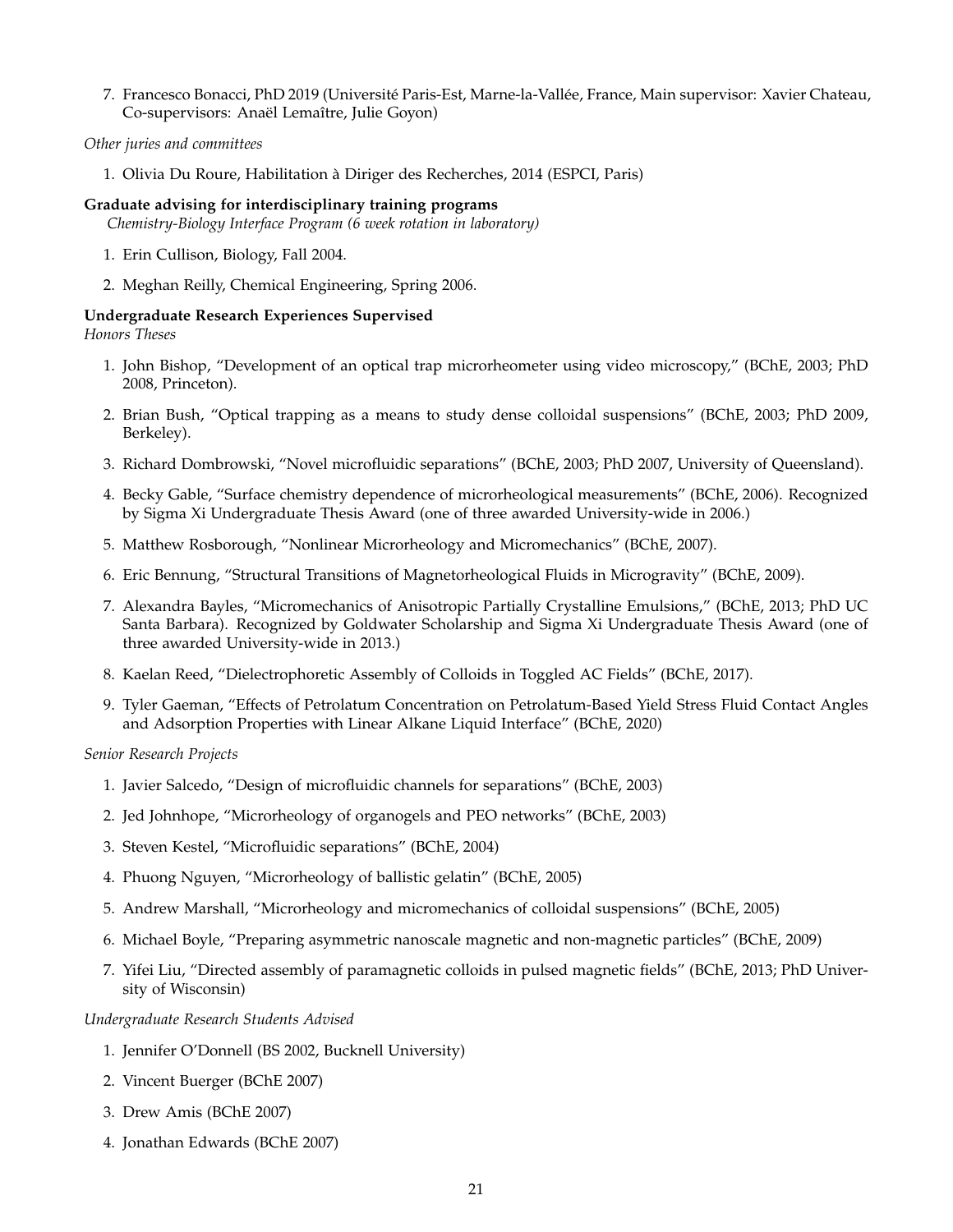- 5. Matthew Rosborough (BChE 2007)
- 6. Thomas Pavia (BChE 2008)
- 7. Raheel Ahmad (BChE 2014)
- 8. Meredith Steenkamer
- 9. Michael Dibenedetto
- 10. Thomas McDonald

*Undergraduate Senior Thesis Committees*

- 1. Chris McCalicher, BChE 2003 (Wool)
- 2. Noel Comolli, BChE 2003 (Robinson)
- 3. Charles Collins-Chase, BChE 2004 (Wool)
- 4. Michael Lowinger, BChE 2004 (Kaler)
- 5. Timothy Bogart, BChE 2010 (Epps)
- 6. Joey Kim, BChE 2012 (Epps)
- 7. Ellen Reed, BChE 2014 (Epps)
- 8. Carla Battistoni, BChE 2018 (Roberts)

#### **Research outreach activities**

*Research experiences for undergraduates (REU) and high school students*

- 1. Melissa Plummer (Summer REU student, 2002)
- 2. Malvika Ogale (Summer REU student, 2008)
- 3. Donald Johnson (ACS SEED student, 2009)
- 4. Ryan K. Niles (Summer REU student, 2009)
- 5. Matthew Dion (Summer REU student, 2010)
- 6. Robert Sido (Summer REU student, 2010)
- 7. Yura Kim (ACS SEED student, 2010)
- 8. Jordan Jackson (ACS SEED student, 2011)
- 9. Hassan Siddiqui (Summer REU student, 2011)
- 10. Benjamin Fogal (Summer student, 2012)
- 11. Johnathan Stauffer (Rising Sun High School, 2012-2013)
- 12. Martin Kurian (Wilmington Charter School, 2013-2014)
- 13. Moujhuri Sau (Summer REU student, 2018)
- *RET (Research Experience for Teachers) participants*
	- 1. Daniel Bondanza (Sun Valley High School, PA, 2010)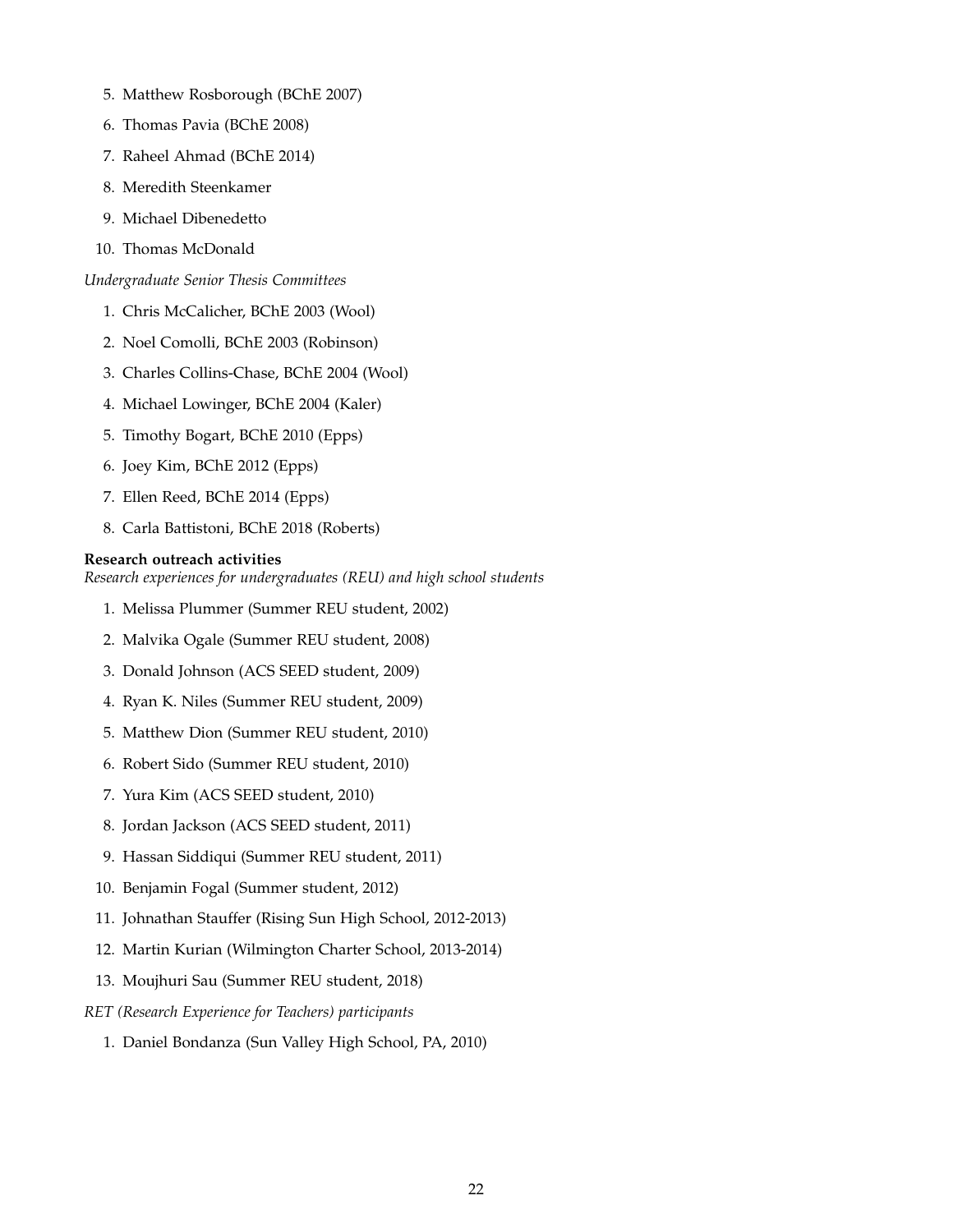# **Teaching Experience and Qualifications**

The numbers in brackets indicate the course or course section enrollment.

#### **Courses instructed at Delaware**

- CHEG 332 [72] Chemical Engineering Kinetics, two sections, co-taught with Prof. M. Barteau, fall 2001.
- CHEG 345 [55] Junior Laboratory, co-taught with Profs. A. Robinson and S. I. Sandler, spring 2002.

CHEG 332 [56] Chemical Engineering Kinetics, two sections, fall 2002.

CHEG 667 [7] Cellular Biophysics and Biomechanics, spring 2003.

CHEG 332 [46] Chemical Engineering Kinetics, co-taught with Prof. B. Willis, fall 2003.

CHEG 667 [9] Cellular Biophysics and Biomechanics, spring 2004.

CHEG 332 [61] Chemical Engineering Kinetics, two sections, co-taught with Prof. Willis, fall 2004.

CHEG 617/867 [23] Advanced Colloid Science and Engineering, spring 2005.

CHEG 667 [10] Cellular Biophysics and Biomechanics, spring 2006.

CHEG 341 [45] Fluid Mechanics, fall, 2006.

CHEG 845 [24] Advanced Transport Phenomena, co-taught with Dr. J. Tilton, spring 2007.

CHEG 341 [48] Fluid Mechanics, fall, 2007.

CHEG 845 [11] Advanced Transport Phenomena, co-taught with Dr. J. Tilton, spring 2008.

CHEG 341 [36] Fluid Mechanics, fall, 2008.

CHEG 341 [57] Fluid Mechanics, fall, two sections 1/3 co-taught by Prof. E. Papoutsakis, 2009.

ENGG 100 Introduction to Engineering, fall, 2009. Lecture to six sections.

CHEG 845 [25] Advanced Transport Phenomena, co-taught with Dr. J. Tilton, spring 2010.

CHEG 231 [88] Chemical Engineering Thermodynamics, two sections co-taught with Prof. Doug Buttrey and Dr. David Johnson, fall 2010.

CHEG 231 [20] Honors Chemical Engineering Thermodynamics, two sections (joint with non-honors sections) plus one additional lecture per week co-taught with Prof. Doug Buttrey and Dr. David Johnson, fall 2010.

EGGG 101 Introduction to Engineering, fall, 2010. Lecture to six sections.

CHEG 845 [29] Advanced Transport Phenomena, co-taught with Dr. J. Tilton, spring 2011.

CHEG 231 [92] Chemical Engineering Thermodynamics, two sections co-taught with Profs. Doug Buttrey and Feng Jiao, fall 2011.

CHEG 231 [33] Honors Chemical Engineering Thermodynamics, two sections (joint with non-honors sections) plus one additional lecture per week co-taught with Profs. Doug Buttrey and Feng Jiao, fall 2011.

CHEG 867 [11] Advanced Colloid Science, spring 2012.

CHEG 231 [89] Chemical Engineering Thermodynamics, two sections co-taught with Prof. Feng Jiao, fall 2012.

CHEG 231 [32] Honors Chemical Engineering Thermodynamics, two sections (joint with non-honors sections) plus one additional lecture per week co-taught with Prof. Feng Jiao, fall 2012.

CHEG 845 [30] Advanced Transport Phenomena, co-taught with Dr. J. Tilton, spring 2013.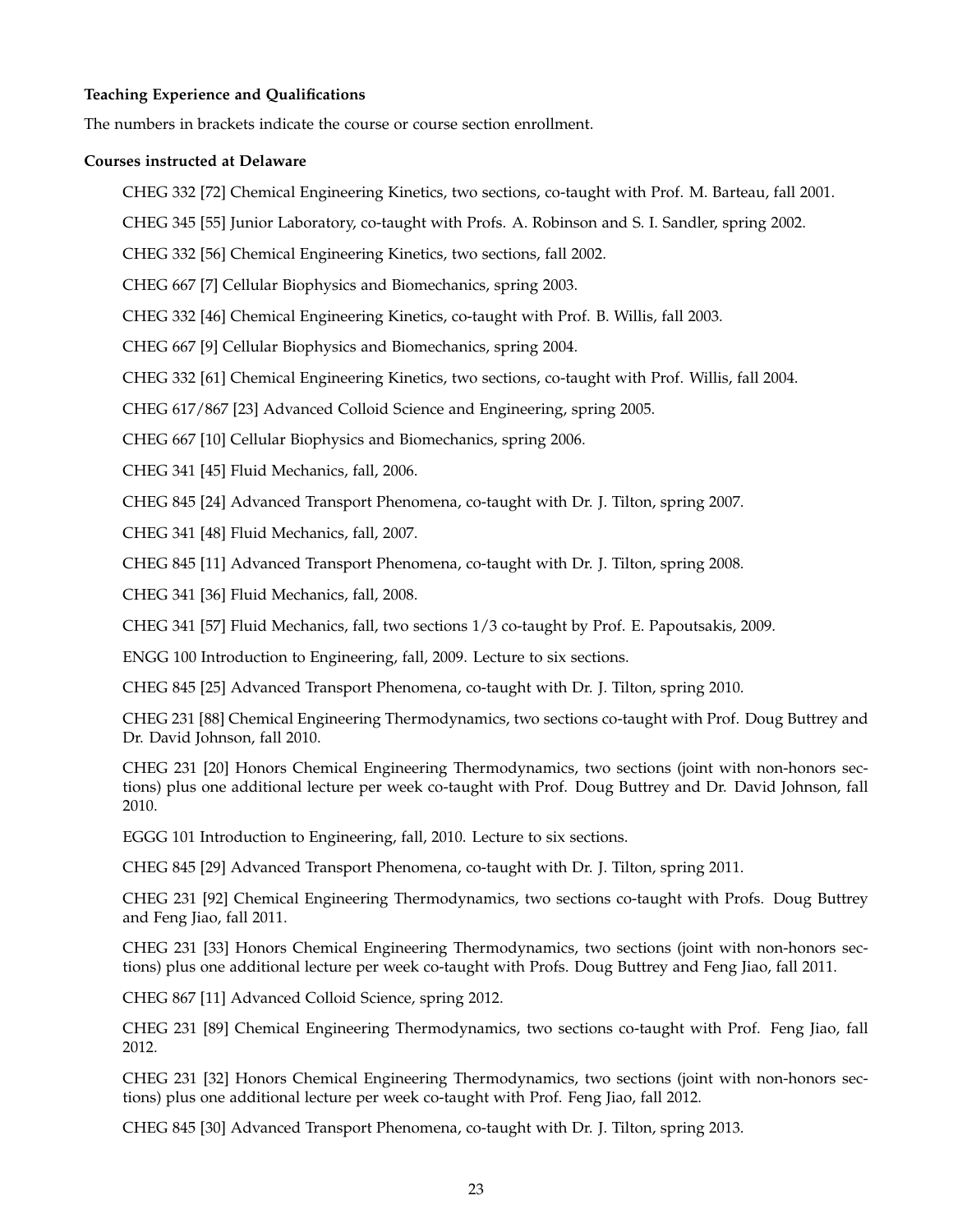CHEG 667 [5] Rheology and microrheology, fall 2013.

CHEG 325 [97] Chemical Engineering Thermodynamics II, two sections co-taught with Prof. Stanley Sandler, spring 2014.

CHEG 401 [92] Process Dynamics and Control, co-taught with Prof. Abraham Lenhoff and teaching fellow James Park, fall 2014.

CHEG 325 [85] Chemical Engineering Thermodynamics II, two sections co-taught with Prof. Thomas H. Epps, III, spring 2015.

CHEG 401 [94] Process Dynamics and Control, two sections co-taught with Prof. Abraham Lenhoff and Dr. Nicholas Hernjak, fall 2015.

CHEG 401 [74] Process Dynamics and Control, co-taught with Dr. Nicholas Hernjak (1/3), fall 2016.

CHEG 325 [94] Chemical Engineering Thermodynamics II, two sections co-taught with Prof. Feng Jiao, spring 2017.

CHEG 432 [15] Chemical Process Design II, Design project: Bioprocess for astraxanthin, with Greg Taylor, spring 2018.

CHEG 432 [15] Chemical Process Design II, Design project: Bioprocess for the production of omega-3 fatty acids, with Greg Taylor, spring 2019

CHEG 432 [15] Chemical Process Design II, Design project: Biological production of 1,3-propanediol, with Greg Taylor, spring 2020.

CHEG 825 [30] Graduate Thermodynamics, with Prof. Norman Wagner, fall 2020.

CHEG 811 [12] Chemical Interfaces and Surfaces, with Prof. Norman Wagner, fall 2021.

#### **Delaware video instructional program**

CHEG 667 [2] Cellular Biophysics and Biomechanics, Spring 2004.

CHEG 667 [2] Cellular Biophysics and Biomechanics, Summer 2006.

#### **Courses Instructed at other institutions and universities**

"Introduction to Microrheology," Graduate Biotechnology Course, Forschungszentrum Jülich, 18, 2009, Jülich, Germany.

"Introduction to Microrheology," Graduate Short Course, Institute for Electronic Structure and Laser, Foundation for Research and Technology Hellas (IESL-FORTH), April 1-2, 2009, Heraklion, Greece.

"Introduction to Microrheology," Graduate Short Course, EUrheo Master's Program in Engineering Rheology, Department of Chemical Engineering, KU Leuven, May 11-12, 2009, Leuven, Belgium.

"Microrheology," SOMATAI training network course on interfacial rheology, March 8-10, 2016, ETH Zürich, Switzerland.

"Colloidal gels – Multiscale approaches to structure and rheology," March 26-31, 2017, Université Paris-Est/ École des Ponts, Marne-la-Vallée, France.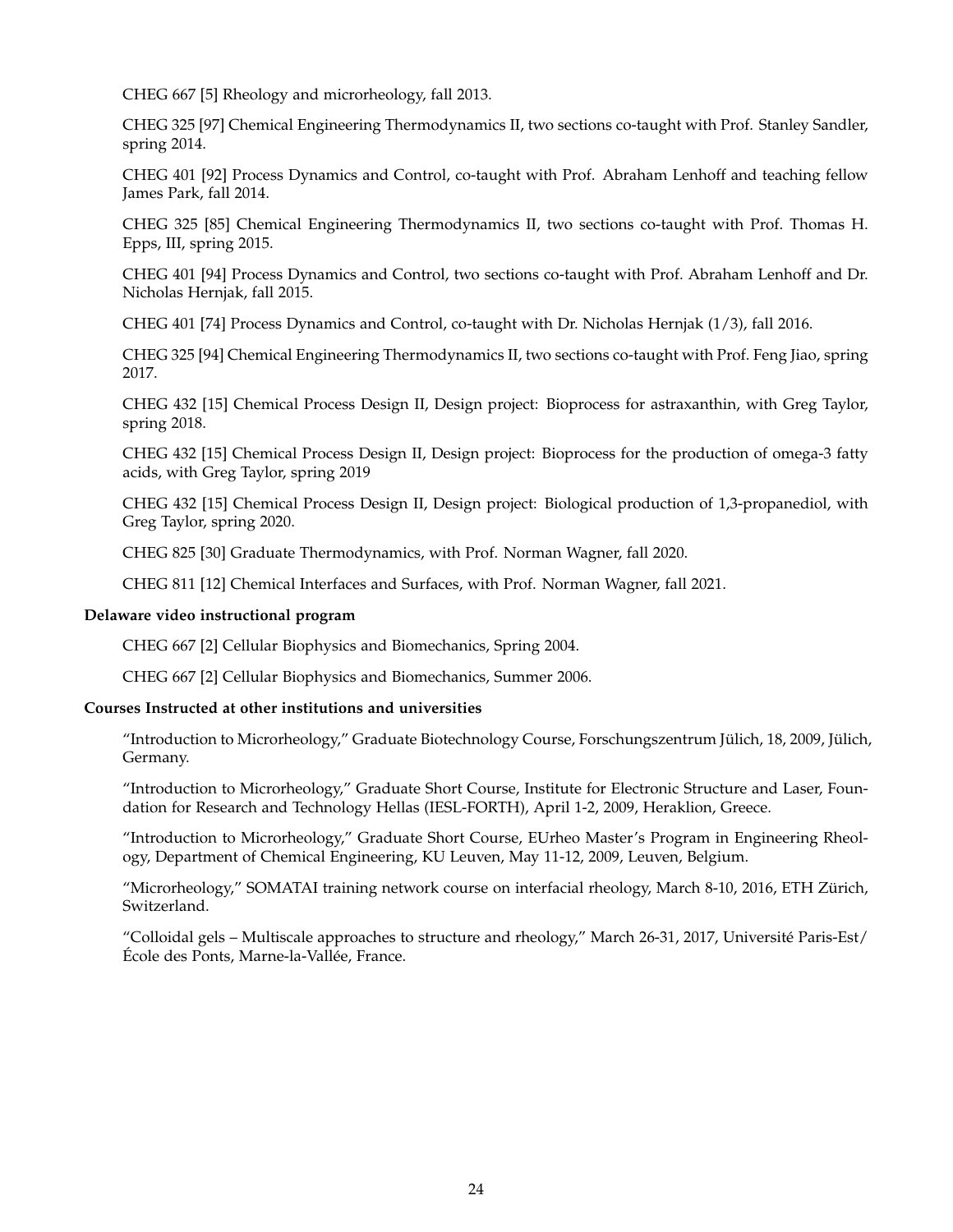# **Professional Service**

# **Professional society memberships**

American Chemical Society (ACS) American Institute of Chemical Engineers (AIChE) American Physical Society (APS) American Society for Engineering Education (ASEE) Society of Rheology

# **Professional society leadership and service**

| $2021 -$  | Colloid and Surface Science Symposium Committee, American Chemical Society                     |
|-----------|------------------------------------------------------------------------------------------------|
| 2021      | French American Workshop on Green Materials Steering Committee                                 |
| 2020–2023 | Board of Directors, American Institute of Physics                                              |
|           | Vice-Chair, Compensation Committee, 2020-                                                      |
|           | Member, Nominations and Governance Committee, 2020-                                            |
| 2018–2022 | Council Member, International Association of Colloid and Interface Scientists (IACIS)          |
| 2018–2019 | Member-at-Large, Society of Rheology                                                           |
| 2017      | Rheologica Acta publication award committee                                                    |
| 2016      | American Chemical Society, Colloid and Interface Science Division Strategic Planning Committee |
| 2015–2019 | Society of Rheology Member Society Representative, American Institute of Physics               |
| 2015–2016 | Associate to the Committee on Science, American Chemical Society                               |
| 2014–2017 | Bingham Medal Award Committee, Society of Rheology (Chair, 2017)                               |
| 2014–2016 | Councilor, American Chemical Society, Colloid and Interface Science Division (COLL)            |
| 2009–2010 | Member, Journal of Rheology publication award committee, Society of Rheology                   |
| 2008-2012 | Chair, Colloid and Surface Science Symposium Committee, American Chemical Society              |
|           | Division of Colloid and Surface Chemistry                                                      |
| 2008–2018 | Member, Area 1J Programming Committee, American Institute of Chemical Engineers                |
| 2008      | American Chemical Society, Colloid and Interface Science Division Strategic Planning Committee |

# **Editorial advisory boards**

- 2016– AIP Bioengineering, editorial advisory board
- 2015– Rheologica Acta, editorial board
- 2011– Langmuir, editorial advisory board
- 2013–2017 Journal of Colloid and Interface Science, editorial board

# **Conference and meeting organization**

- 1. Technical Program Co-Chair (with Antony Beris), 78th National Meeting of the Society of Rheology, October, 2006, Portland, Maine.
- 2. Co-chair (with Eric Kaler and Norman Wagner), 81st ACS Colloid and Surface Science Symposium, June, 2007, University of Delaware, Newark, Delaware.
- 3. Co-organizer (with Dan Blair), 3rd Mid-Atlantic Soft Matter Workshop, Friday, October 17, 2008, University of Delaware, Newark, Delaware.
- 4. Co-organizer (with Dan Blair), 11th Mid-Atlantic Soft Matter Workshop, Thursday, July 11, 2013, University of Delaware, Newark, Delaware.
- 5. Meeting Program Chair (MPC), Area 1J American Institute of Chemical Engineers, November 8-13, 2015, Salt Lake City, UT.
- 6. Co-Vice-Chair (with Wilson Poon, University of Edinburgh) Gordon Research Conference on Colloidal, Macromolecular, and Polyelectrolyte Solutions GRC, February 7-12, 2016.
- 7. Co-organizer (with Dan Blair), 11th Mid-Atlantic Soft Matter Workshop, Thursday, July 11, 2013, University of Delaware, Newark, Delaware.
- 8. Co-Chair (with Wilson Poon, University of Edinburgh) Gordon Research Conference on Colloidal, Macromolecular, and Polyelectrolyte Solutions GRC, February 4–9, 2018.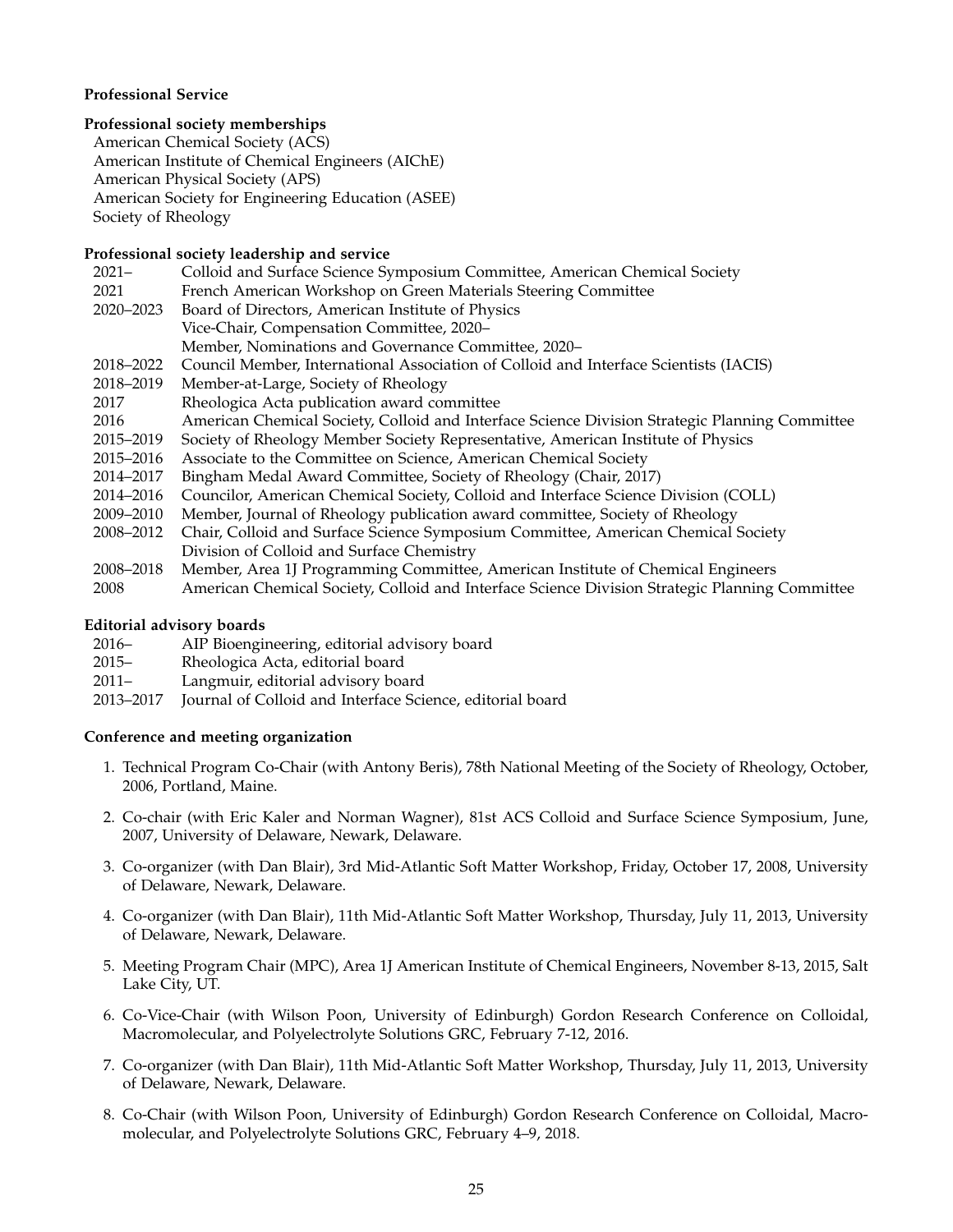9. Co-Chair (with Norman Wagner) 81st ACS Colloid and Surface Science Symposium, June, 2007, University of Delaware, Newark, Delaware.

### **Short courses instructed**

- 1. "Principles and applications of microrheology," DPOLY Short Course: Rheology and Dynamics of Polymers and Complex Fluids, American Physical Society Annual Meeting, March 20-21, 2004, Montreal, Quebec. Course organizer: Wesley Burghardt (Northwestern) Co-instructors: Frank Bates, Jean-Francois Berret, William Graessley, Ron Larson, Scott Milner.
- 2. "Resolving single particles and molecules: New microscopy techniques for rheology," Society of Rheology, October 15-16, 2005, Vancouver, British Columbia. Co-instructors: Michael Solomon (University of Michigan) and Patrick Doyle (MIT).
- 3. "Directed self-assembly," University of Delaware, June 28, 2007, Newark, Delaware. Co-Instructors: Eric Kaler (UD), Norman Wagner (UD), Orlin Velev (NCSU), John Brady (Caltech).
- 4. "Joint EU-IFPRI Workshop on Colloidal Gels," June 14, 2008, Crete, Greece. Co-instructors: Wilson C. K. Poon, Jan Vermant, Richard Buscall.
- 5. "Microrheology: Theory, Practice and Applications," Society of Rheology, October 24, 2010, Santa Fe, NM. Co-instructors: Patrick Doyle (MIT) and Patrick Spicer (Procter and Gamble).
- 6. "Colloidal suspension rheology," DuPont Experimental Station, June 14, 2013, Wilmington, DE. Co-instructor: Norman Wagner.
- 7. "Active and Passive Microrheology: Theory and Experimental Application," Society of Rheology, October 10–11, 2015, Baltimore, MD. Co-instructor: Roseanna Zia.
- 8. "Rheology: Principles, Measurements, and Applications," August 17–29, 2021, Wilmington, DE. Directed by Chris Macosko. Co-instructors: Randy Ewoldt, Gerry Fuller, Gareth McKinley, and Kelly Schultz.

#### **Chaired or co-chaired conference sessions since September, 2001**

- 1. Session presider, Bulk rheology and dynamics in complex fluids, 75th ACS Colloids and Surface Science Symposium, Pittsburgh, PA.
- 2. Co-chair, Rheology and dynamics in complex fluids, 76th ACS Colloids and Surface Science Symposium, Ann Arbor, MI
- 3. Chair, Poster Session, 74th National Meeting Society of Rheology, Minneapolis, MN.
- 4. Co-chair, Colloidal Dispersions, 78th ACS Colloids and Surface Science Symposium, Yale University, New Haven, Connecticut.
- 5. Chair, Biological Systems, 76th National Meeting of the Society of Rheology, Lubbock, TX.
- 6. Chair, Rheology and dynamics of complex fluids, 79th ACS Colloids and Surface Science Symposium, Clarkson University, Potsdam, NY.
- 7. Co-organizer and chair (with Victor Breedveld), Symposium on Colloid-Polymer Solutions, 230th ACS National Meeting, Washington, DC.
- 8. Chair, Colloidal Hydrodynamics (Area 1J), AIChE Annual Meeting, October 30-November 2, 2005, Cincinnati, OH.
- 9. Co-Chair, Particulate and Multi-phase flows (Area 1J), AIChE Annual Meeting, October 30-November 2, 2005, Cincinnati, OH.
- 10. Chair, General Papers, 80th ACS Colloids and Surface Science Symposium, June 18-21, 2006, University of Colorado, Boulder, CO.
- 11. Chair, Colloidal Dispersions (Area 1C), AIChE Annual Meeting, November 12-17, 2006, San Francisco, CA.
- 12. Chair, Microrheology, 79th Society of Rheology meeting, October 7-11, 2007, Salt Lake City, UT.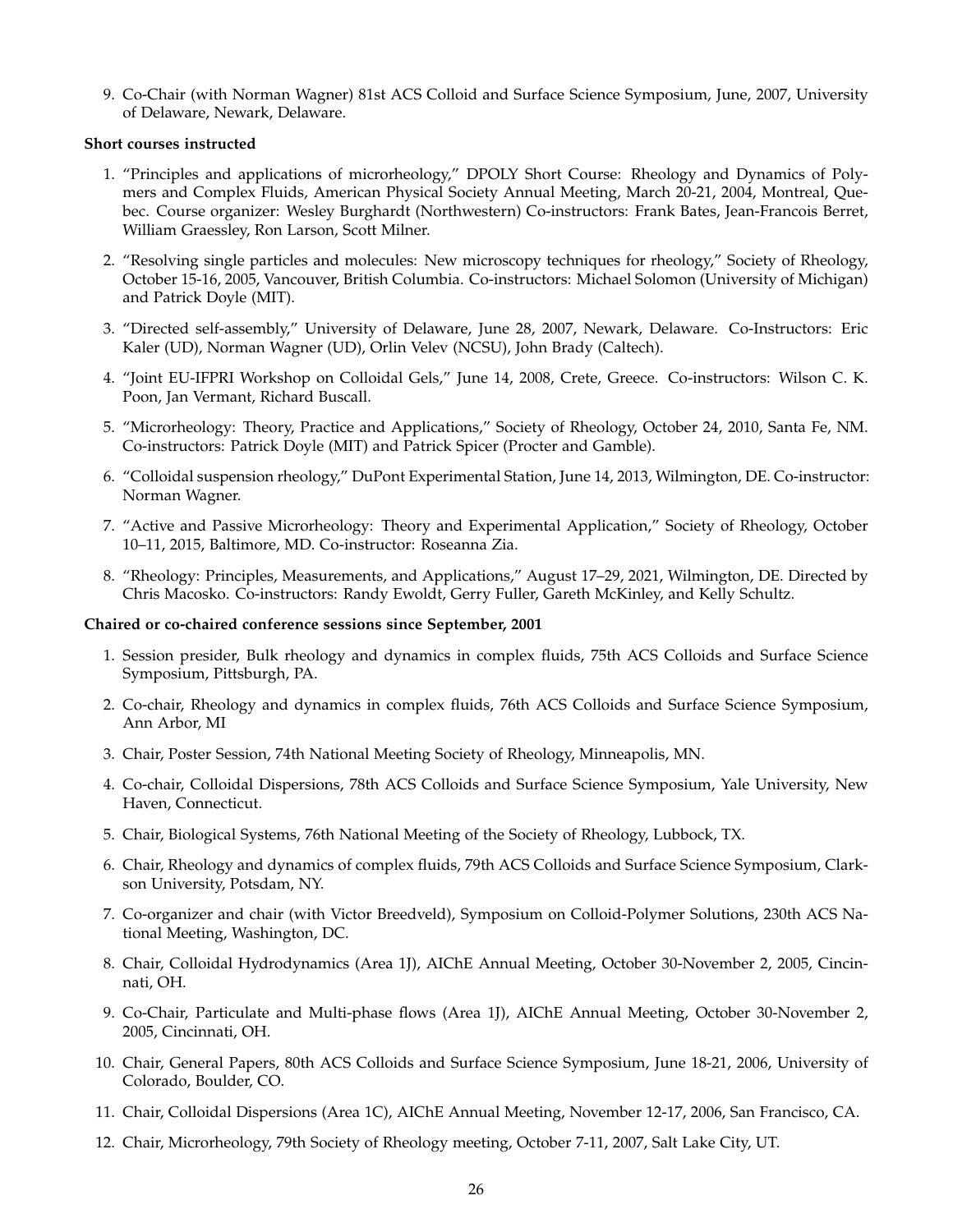- 13. Chair, Particulate and Multi-phase flows (Area 1J), AIChE Annual Meeting, November 3-9, 2007, Salt Lake City, UT.
- 14. Chair, Colloidal Dispersions (Area 1C), AIChE Annual Meeting, November 3-9, 2007, Salt Lake City, UT.
- 15. Co-Chair, Rheology and Microrheology, International Conference on Surface and Colloid Science and 83rd ACS Colloid and Surface Science Symposium, June 14-19, 2009, Columbia University, New York, NY.
- 16. Co-organizer and chair (with Matthew Lynch), Symposium on Contemporary Topics in Colloid-Polymer Mixtures, 239th ACS National Meeting, March 21-25, 2010, San Francisco, CA.
- 17. Co-Chair, Particulate and Multiphase Processes (Area 1J), AIChE Annual Meeting, October 16-21, 2011, Minneapolis, MN.
- 18. Co-Chair, Microrheology and Microfluidics, 8th Annual European Rheology Conference, April 2–5, 2013, Leuven, Belgium.
- 19. Co-Chair, Electrokinetics for Self-Assembly, American Electrophoresis Society, November 17-19, 2014, Atlanta, GA.
- 20. Co-Chair (with Roseanna Zia), Colloidal Hydrodynamics (Area 1J), AIChE Annual Meeting, November 17- 20, 2014, Atlanta, GA.
- 21. Co-Chair (with Ilona Kretzschmar), 89th ACS Colloid & Surface Science Symposium, June 15-17, 2015, Pittsburgh, PA.
- 22. Co-Chair, Probe Microrheology (with Roseanna Zia), 87th Society of Rheology meeting, October 11–15, 2015, Baltimore, MD.
- 23. Co-Chair (with Patrick Spicer), Plenary Session: Fluid interfaces, AIChE National meeting, November 8-13, 2015, Salt Lake City, UT.
- 24. Co-chair (with Anke Linder), Micro and nanorheology, microfluidics, Annual European Rheology Conference, April 4-6, 2017, Copenhagen, Denmark.

#### **Department, College and University Service at Delaware**

#### **Department Service**

- 2016–2017 Chair, faculty search committee
- 2015–2019 Co-Director, NSF REU Site: Interfacing Sustainable Energy and Materials
- 2014–2015 Gore Centennial Chair search committee
- 2013–2014 Faculty search committee
- 2013–2016 Awards Committee
- 2010–2013 Diversity Committee
- 2010–2013 Graduate Studies Committee
- 2009 Chair, graduate program coordinator search
- 2007–2013 Chair, Graduate Admissions Committee
- 2004–2007 Graduate Admissions Committee
- 2005–2007 Chair, Web and Public Relations Committee
- 2002–2004 Departmental Seminar Coordinator
- 2002–2003 Faculty search committee
- 2003–2009 Curriculum committee
- 2001– Undergraduate Advisor